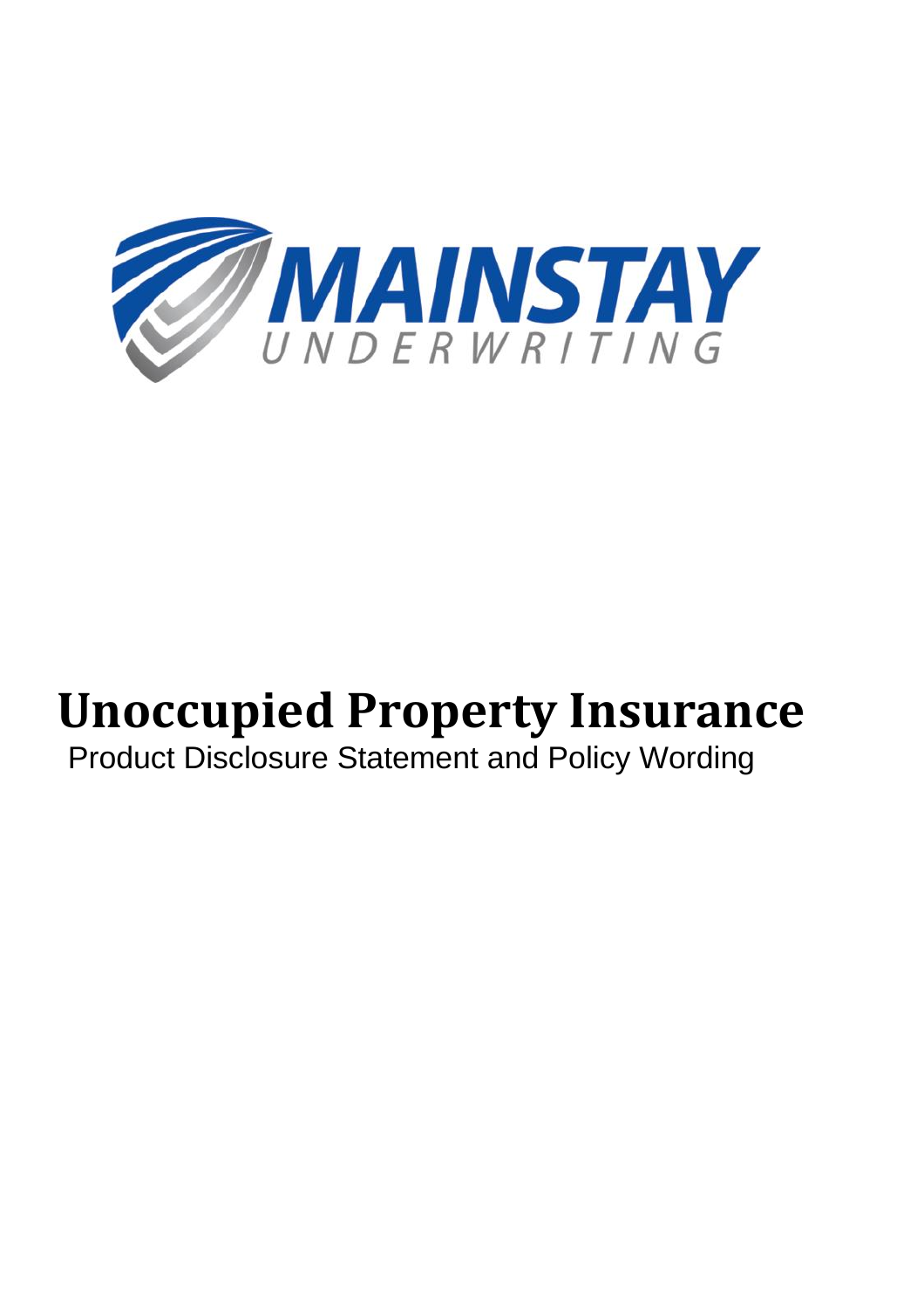# **INDEX**

| UNDERSTANDING IMPORTANT TERMS & CONDITIONS OF YOUR POLICY  12              |
|----------------------------------------------------------------------------|
| GENERAL CONDITIONS APPLICABLE TO ALL POLICIES OF THIS COMBINED WORDING  17 |
|                                                                            |
|                                                                            |
|                                                                            |
|                                                                            |
|                                                                            |
|                                                                            |
|                                                                            |
|                                                                            |
|                                                                            |
|                                                                            |
|                                                                            |
|                                                                            |
|                                                                            |
|                                                                            |

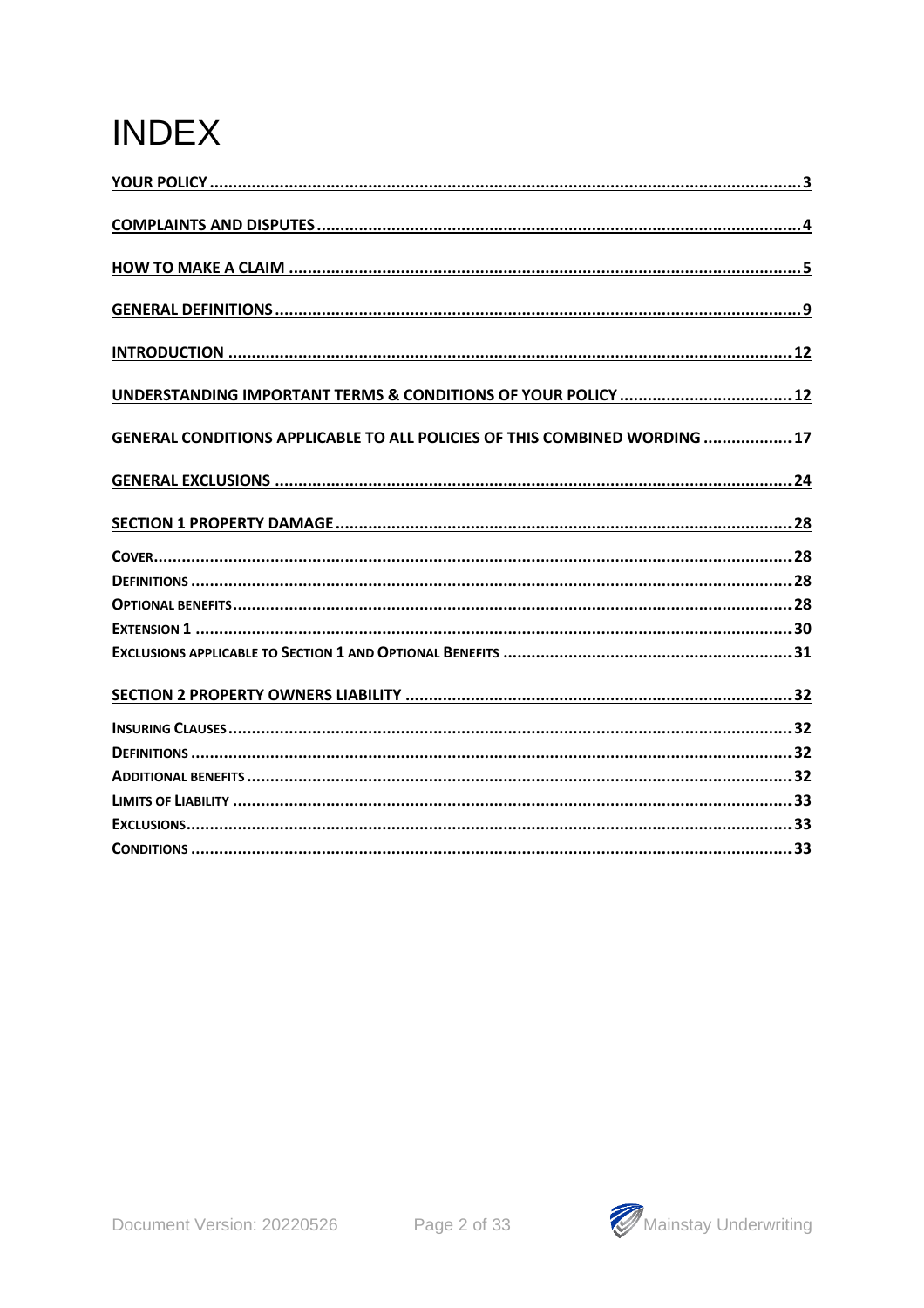## **Your Policy**

Welcome to Your Mainstay Underwriting Dealership Policy and thank You for choosing Mainstay Underwriting. The information You have given Us is relied on when We enter into Your contract of insurance. This policy wording together with the Schedule and endorsements (if any) set out the details of Your contract of insurance. You should read them carefully and keep them in a safe place. You will need the documents if You have to make a claim.

Your wording is divided into a number of Coverage Sections and must be read together with the Schedule and endorsements (if any). We issue to You. Your Schedule will show You which Coverage Sections You have chosen. If Your Schedule is incorrect return it to Your insurance broker for alteration. You will only be covered under a Coverage Section if the Schedule specifies the Coverage Section has been chosen by You.

#### **Important**

We recommend that You read this policy wording, the Schedule and endorsements (if any) to make sure that this Insurance meets Your needs. If You have any questions, please contact Us or Your insurance broker.

#### **Who is Mainstay Underwriting?**

Mainstay Underwriting Pty Ltd ABN 47 123 301 762 (Australian Financial Services Licence No. 477690) ("Mainstay Underwriting"), is an underwriting agency providing a range of insurance products.

Mainstay Underwriting acts as an agent for and on behalf of Certain Underwriters at Lloyd's. Mainstay Underwriting does not act for You or on Your behalf.

You may contact Mainstay Underwriting Pty Ltd Through Your insurance intermediary or broker or by writing to Mainstay Underwriting:

**Mainstay Underwriting Pty Ltd**  PO Box 5192 Gold Coast, AUSTRALIA 9726 Phone: 07 5680 9945 Email: [Risk@MainstayUnderwriting.com.au](mailto:Risk@MainstayUnderwriting.com.au)

#### **Welcome to the Lloyd's market**

Lloyd's is the world's specialist insurance and reinsurance market, bringing together an outstanding concentration of underwriting expertise and talent. It is often the first to insure emerging, unusual and complex risks.

Around 80 syndicates are underwriting insurance at Lloyd's, covering all classes of business. Together they interact with thousands of brokers daily to create insurance solutions for businesses in over 200 countries and territories around the world. Lloyd's insures the majority of FTSE 100 and Dow Jones industrial average companies.

Lloyd's enjoys strong financial security supported by excellent ratings. Visit www.lloyds.com for more information.

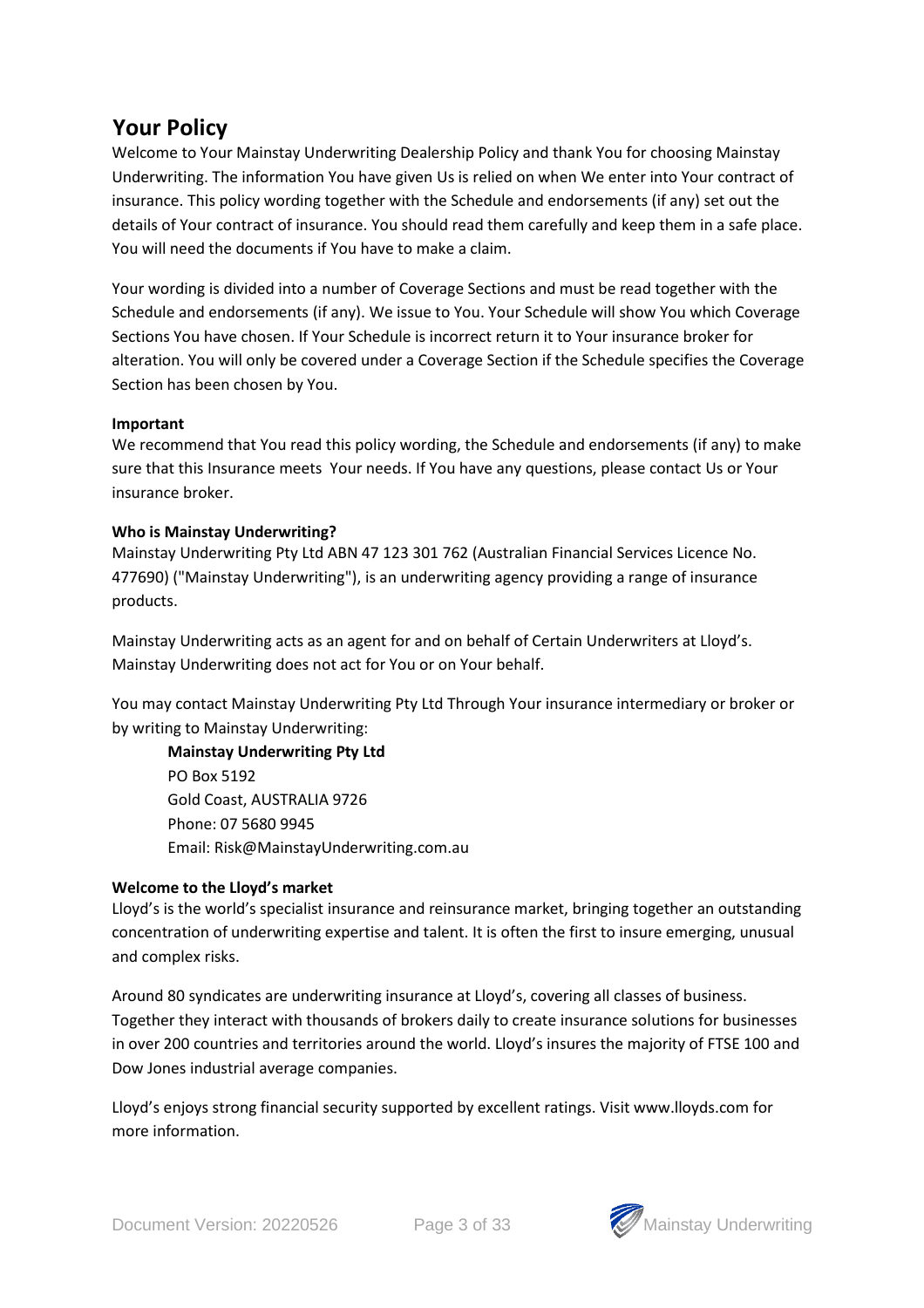#### **General Insurance Code of Practice**

The Insurance Council of Australia Limited has developed the General Insurance Code of Practice ("the Code"), which is a voluntary self-regulatory code. The Code aims to raise the standards of practice and service in the insurance industry.

Lloyd's has adopted the Code on terms agreed with the Insurance Council of Australia. For further information on the Code please visit www.codeofpractice.com.au.

The Code Governance Committee (CGC) is an independent body that monitors and enforces insurers' compliance with the Code. For more information on the Code Governance Committee (CGC) go to www.insurancecode.org.au

## **Complaints and Disputes**

If You have any concerns or wish to make a complaint in relation to this policy, Our services or Your insurance claim, please let Us know and We will attempt to resolve Your concerns in accordance with Our Internal Dispute Resolution procedure. Please contact Mainstay Underwriting in the first instance:

#### **Mainstay Underwriting Dispute Resolution Manager**

|            | Write to Us at: PO BOX 5192, Gold Coast Mail Centre, QLD, 9726 |
|------------|----------------------------------------------------------------|
| Telephone: | 07 5680 9945                                                   |
| Email:     | Complaints@MainstayUnderwriting.com.au                         |

We will acknowledge receipt of Your complaint and do Our utmost to resolve the complaint to Your satisfaction within 10 business days.

If We cannot resolve Your complaint to Your satisfaction, We will escalate Your matter to Lloyd's Australia who will determine whether it will be reviewed by their office or the Lloyd's UK Complaints team. Lloyd's contact details are:

#### **Lloyd's Australia Limited**

Email: [idraustralia@lloyds.com](mailto:idraustralia@lloyds.com) Telephone: (02) 8298 0783 Post: Suite 1603 Level 16, 1 Macquarie Place, Sydney NSW 2000

A final decision will be provided to You within 30 calendar days of the date on which You first made the complaint unless certain exceptions apply.

You may refer your complaint to the Australian Financial Complaints Authority (AFCA), if Your complaint is not resolved to Your satisfaction within 30 calendar days of the date on which you first made the complaint or at any time. AFCA can be contacted as follows:

Telephone: 1800 931 678 Email: [info@afca.org.au](mailto:info@afca.org.au) Post: GPO Box 3 Melbourne VIC 3001 Website: www.afca.org.au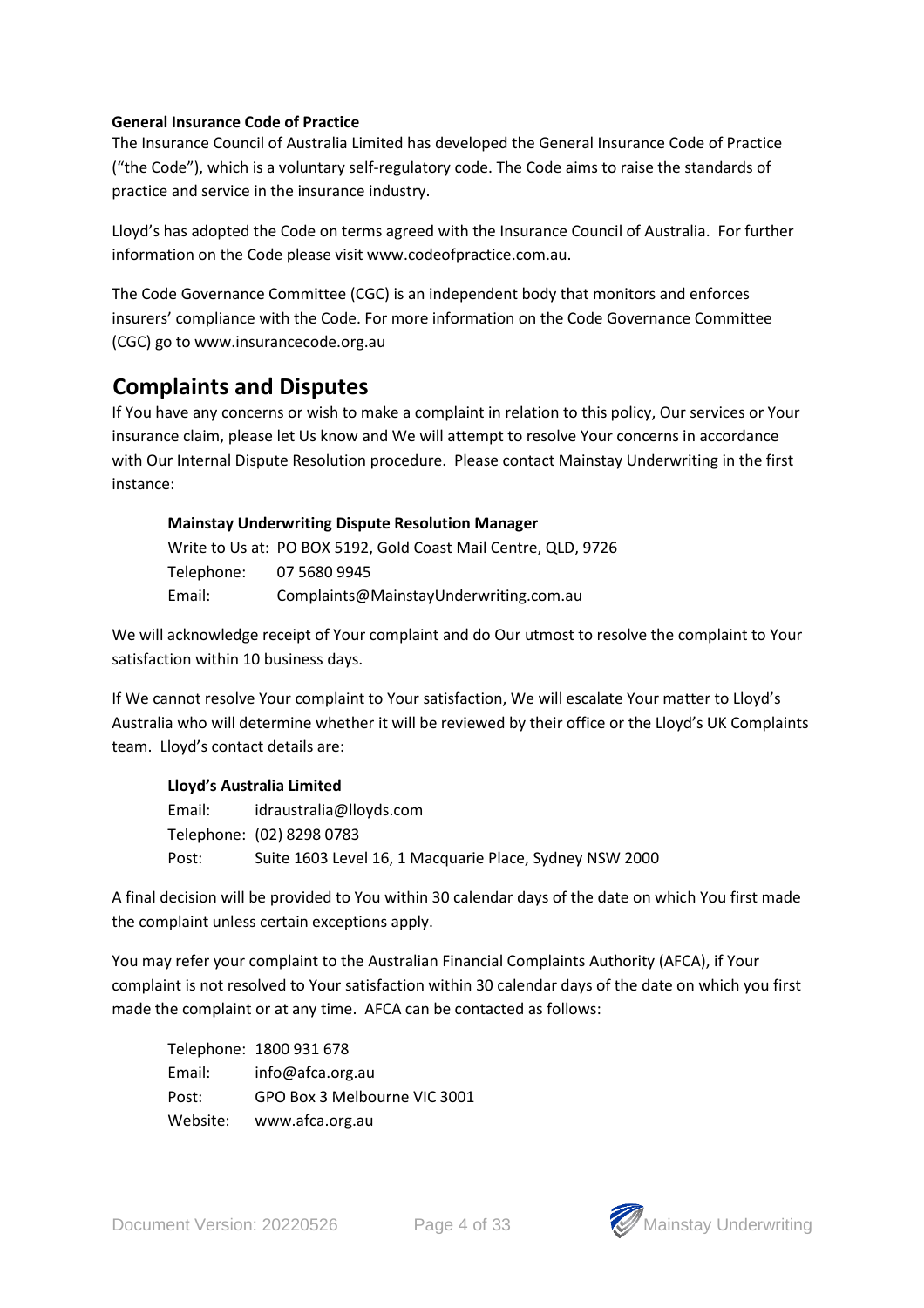Your complaint must be referred to AFCA within 2 years of the final decision, unless AFCA considers special circumstances apply. If Your complaint is not eligible for consideration by AFCA, You may be referred to the Financial Ombudsman Service (UK) or You can seek independent legal advice. You can also access any other external dispute resolution or other options that may be available to You.

The Underwriters accepting this Insurance agree that:

- 1. If a dispute arises under this Insurance, this Insurance will be subject to Australian law and practice and the Underwriters will submit to the jurisdiction of any competent Court in the Commonwealth of Australia;
- 2. Any summons notice or process to be served upon the Underwriters may be served upon: **Lloyd's Underwriters' General Representative in Australia** Suite 1603 Level 16 1 Macquarie Place, Sydney NSW 2000

who has authority to accept service on the Underwriters' behalf;

3. If a suit is instituted against any of the Underwriters, all Underwriters participating in this Insurance will abide by the final decision of such Court or any competent Appellate Court.

In the event of a claim arising under this Insurance notice should be given as soon as reasonably practicable by referring to Section of the wording, "How to Make A Claim".

## **How To Make A Claim**

You must follow the procedures outlined if something happens that causes or is likely to result in a claim, or the incurring of an expense which may lead to **You** making a claim under this **Policy**. If **You** do not, **We** may refuse **Your** claim or reduce the amount **We** pay.

## **Claims Notification**

If You wish to make a claim, You must:

- 1. Contact either
	- a. Your insurance adviser
	- b. Contact Mainstay Underwriting:

Mainstay Underwriting Pty Ltd Suite 29, 42 Bundall Road Bundall, Queensland, 4217, Australia TEL: +61 (0)75680 9945 Email: [Claims@MainstayUnderwriting.com.au](mailto:Claims@MainstayUnderwriting.com.au)

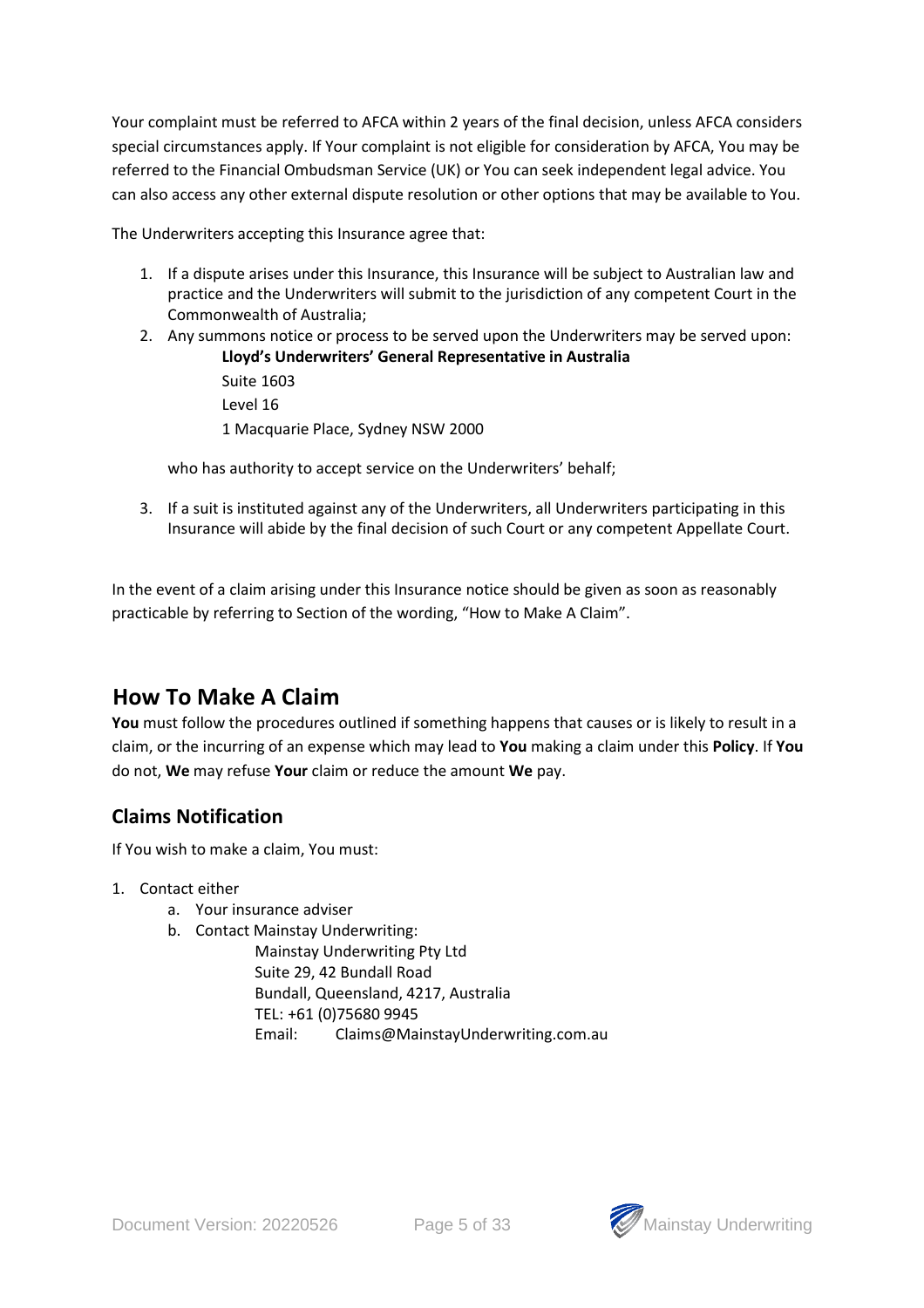c. Contact Our Third Party Claims Administrator:

Insurx Pty Ltd Unit 1, 149 Beauchamp Road Matraville, NSW, 2036, Australia Email: mainstayclaims@insurx.com.au Office: 02 8233 3188

2. As soon as practicable send Us any court documents or other communication You receive about the claim.

#### **When loss, damage or personal injury occurs, You must:**

- 1. As soon as possible, take reasonable steps to prevent further loss or damage.
- 2. Immediately make a report to the police if:
	- a. You know or suspect that Your property has been stolen;
		- b. someone has broken into Your premises; or
		- c. someone has caused malicious damage to Your property.
- 3. Preserve and retain any damaged property and make it available for inspection by Us or Our agent (including a loss adjuster).
- 4. Not make any admission of liability, in connection with any event; negotiate or promise anyone a payment, authorise any repairs or dispose of any damaged property Accept any payment (including excess payments) from anyone not incur any costs or expenses or authorise repairs (other than necessary temporary repairs) unless We agreed in writing first.

#### **What You must agree to if You claim**

- 1. You must provide proof of ownership of any lost or damaged property. Proof could include receipts, valuations or warranties.
- 2. You must let Us inspect and, if necessary, move a vehicle before repairs begin.
- 3. Give Us any information and help We need to handle the claim. This can include agreeing to be interviewed and

### **When You have made a claim**

- 1. We or Our agent may investigate any matter that is or may be the subject of the claim.
- 2. You are required to provide Us with direct access at all times to Your professional adviser.
- 3. If We ask, You are required to instruct Your professional adviser to assist Us in connection with any matter We seek to pursue with any government department, body or agency conducting the tax audit which is or may be the subject of a claim under this policy.

#### **When You submit a claim:**

We require that You give Us all information and assistance We may need:

- 1. to settle or defend claims; or
- 2. to recover from others any amount We have paid for a claim.

You must allow Us to:

- 1. make admissions, settle or defend claims on Your behalf; and
- 2. take legal action in Your name against another person to recover any payment We have made on a claim before We have paid Your claim, or whether or not You have been compensated or paid in full for Your actual loss.
- 3. You must allow Us or Our agent to enter Your premises or make them available to Us for inspection.
- 4. You must allow Us or Our agent to take possession of any damaged property and deal with it in a reasonable manner. If We do not take possession of the damaged property You cannot abandon it to us.

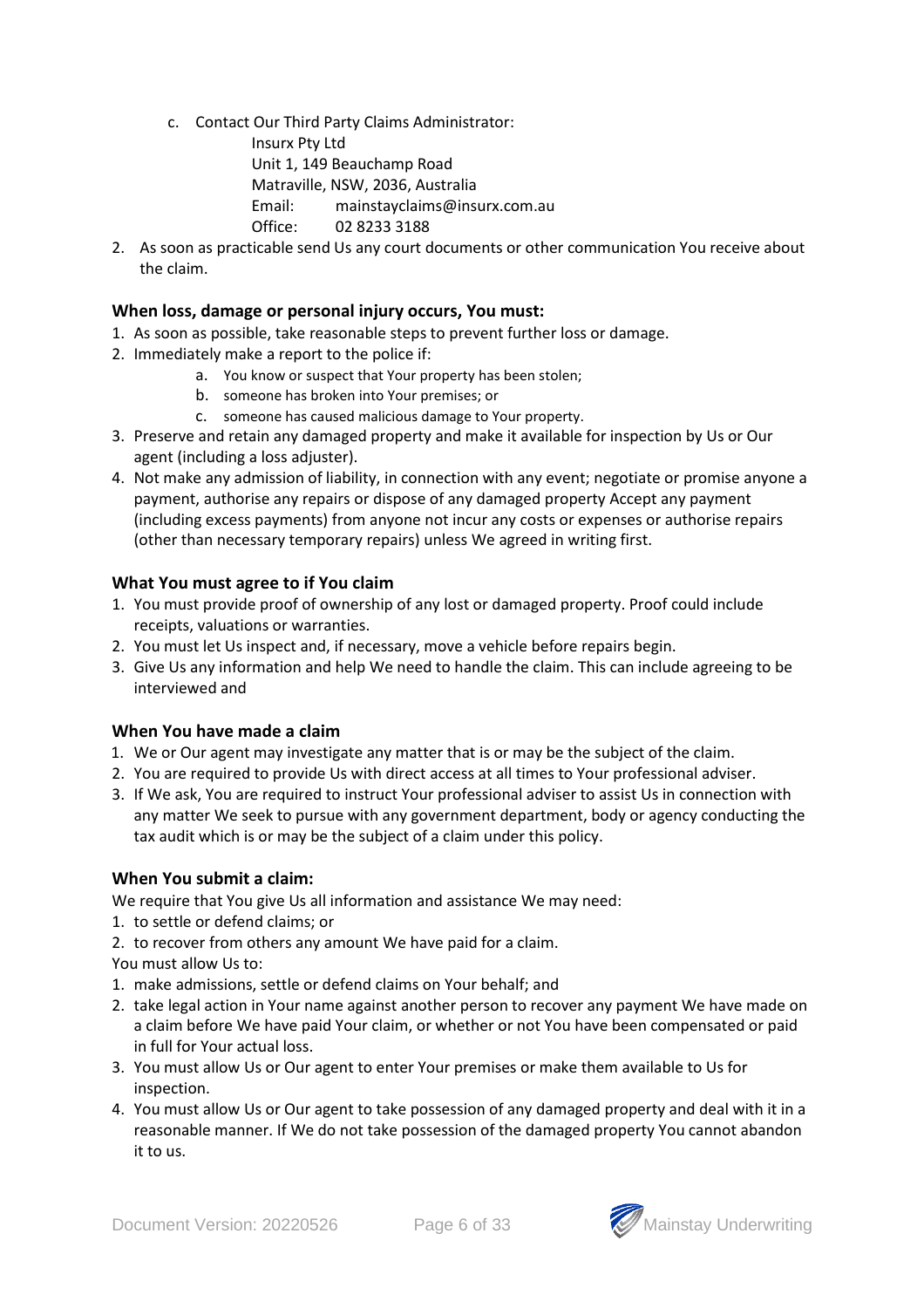We will make progress payments on claims at intervals to be decided by Us following receipt of an interim report from Our loss adjuster or representative.

#### **Fraudulent claims**

If You or someone acting on Your behalf makes a false or fraudulent claim, We may:

- 1. refuse to pay the claim;
- 2. cancel the policy;
- 3. take legal action against You; or
- 4. do any or all of the above.

#### **Waiver of Your recovery rights or hold harmless agreement**

If another person is, or could have been, liable to compensate You for any loss, damage or legal liability otherwise covered by the policy, but You have agreed with that person either before or after the loss, damage or legal liability occurred that You would not seek to recover any moneys from that person, We will not cover You under the policy for any such loss, damage or legal liability.

#### **When We may refuse a claim**

We may refuse to pay a claim, or We may reduce the amount We pay, if:

- 1. You do not do what Your duty of disclosure requires You to;
- 2. You are not truthful;
- 3. You have not given Us full and complete details.

#### **Insurer's Liability Several Not Joint**

The liability of an insurer under this contract is several and not joint with other insurers party to this contract. An insurer is liable only for the proportion of liability it has underwritten. An insurer is not jointly liable for the proportion of liability underwritten by any other insurer. Nor is an insurer otherwise responsible for any liability of any other insurer that may underwrite this contract. The proportion of liability under this contract underwritten by an insurer (or, in the case of a Lloyd's syndicate, the total of the proportions underwritten by all the members of the syndicate taken together) is shown next to its stamp. This is subject always to the provision concerning "signing" below.

In the case of a Lloyd's syndicate, each member of the syndicate (rather than the syndicate itself) is an insurer. Each member has underwritten a proportion of the total shown for the syndicate (that total itself being the total of the proportions underwritten by all the members of the syndicate taken together). The liability of each member of the syndicate is several and not joint with other members. A member is liable only for that member's proportion. A member is not jointly liable for any other member's proportion. Nor is any member otherwise responsible for any liability of any other insurer that may underwrite this contract. The business address of each member is Lloyd's, One Lime Street, London EC3M 7HA. The identity of each member of a Lloyd's syndicate and their respective proportion may be obtained by writing to Market Services, Lloyd's, at the above address.

#### **Proportion of Liability**

Unless there is "signing" (see below), the proportion of liability under this contract underwritten by each insurer (or, in the case of a Lloyd's syndicate, the total of the proportions underwritten by all the members of the syndicate taken together) is shown next to its stamp and is referred to as its "written line".

Where this contract permits, written lines, or certain written lines, may be adjusted ("signed"). In that case a schedule is to be appended to this contract to show the definitive proportion of liability under this contract underwritten by each insurer (or, in the case of a Lloyd's syndicate, the total of

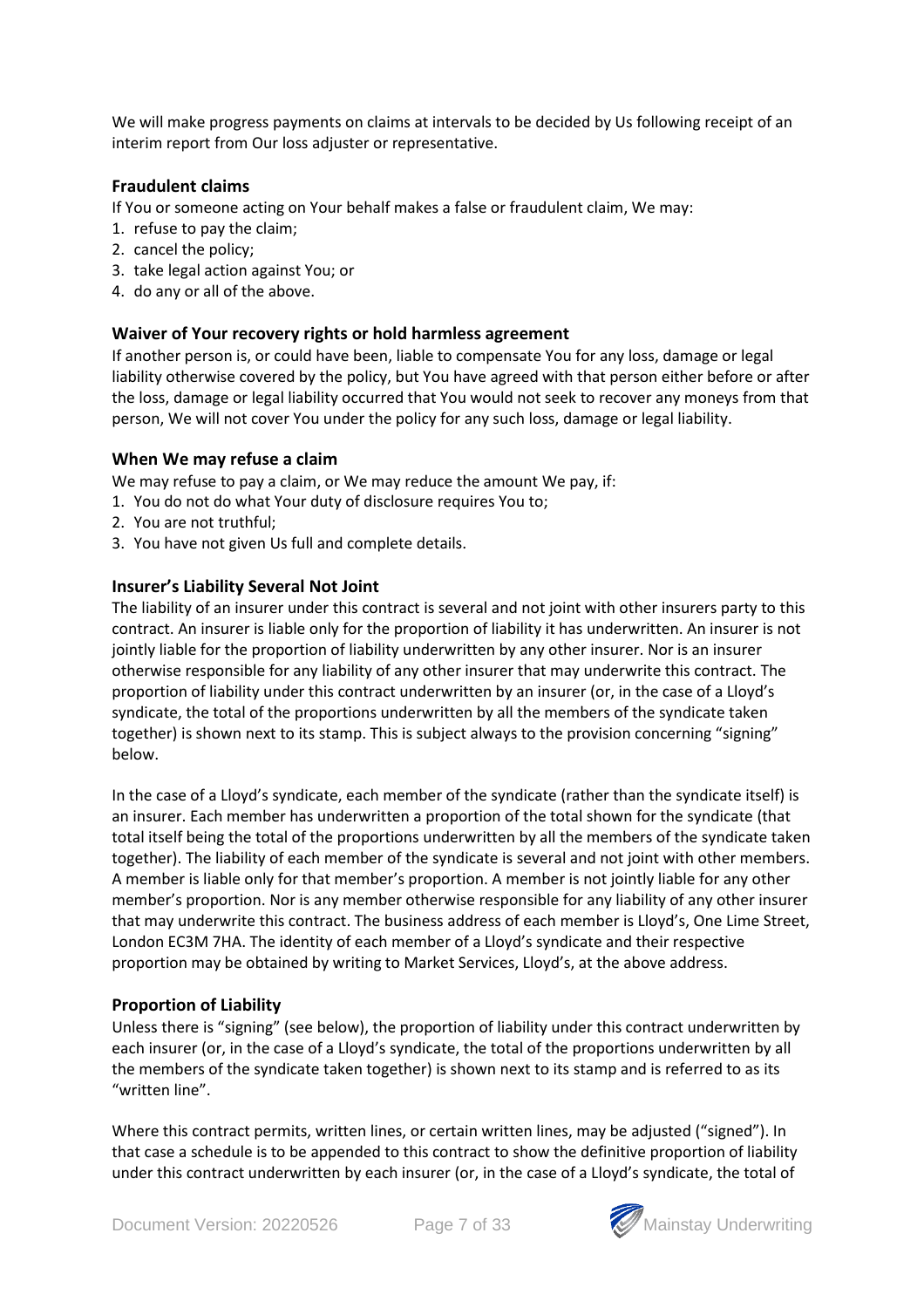the proportions underwritten by all the members of the syndicate taken together). A definitive proportion (or, in the case of a Lloyd's syndicate, the total of the proportions underwritten by all the members of a Lloyd's syndicate taken together) is referred to as a "signed line". The signed lines shown in the schedule will prevail over the written lines unless a proven error in calculation has occurred.

Although reference is made at various points in this clause to "this contract" in the singular, where the circumstances so require this should be read as a reference to contracts in the plural.

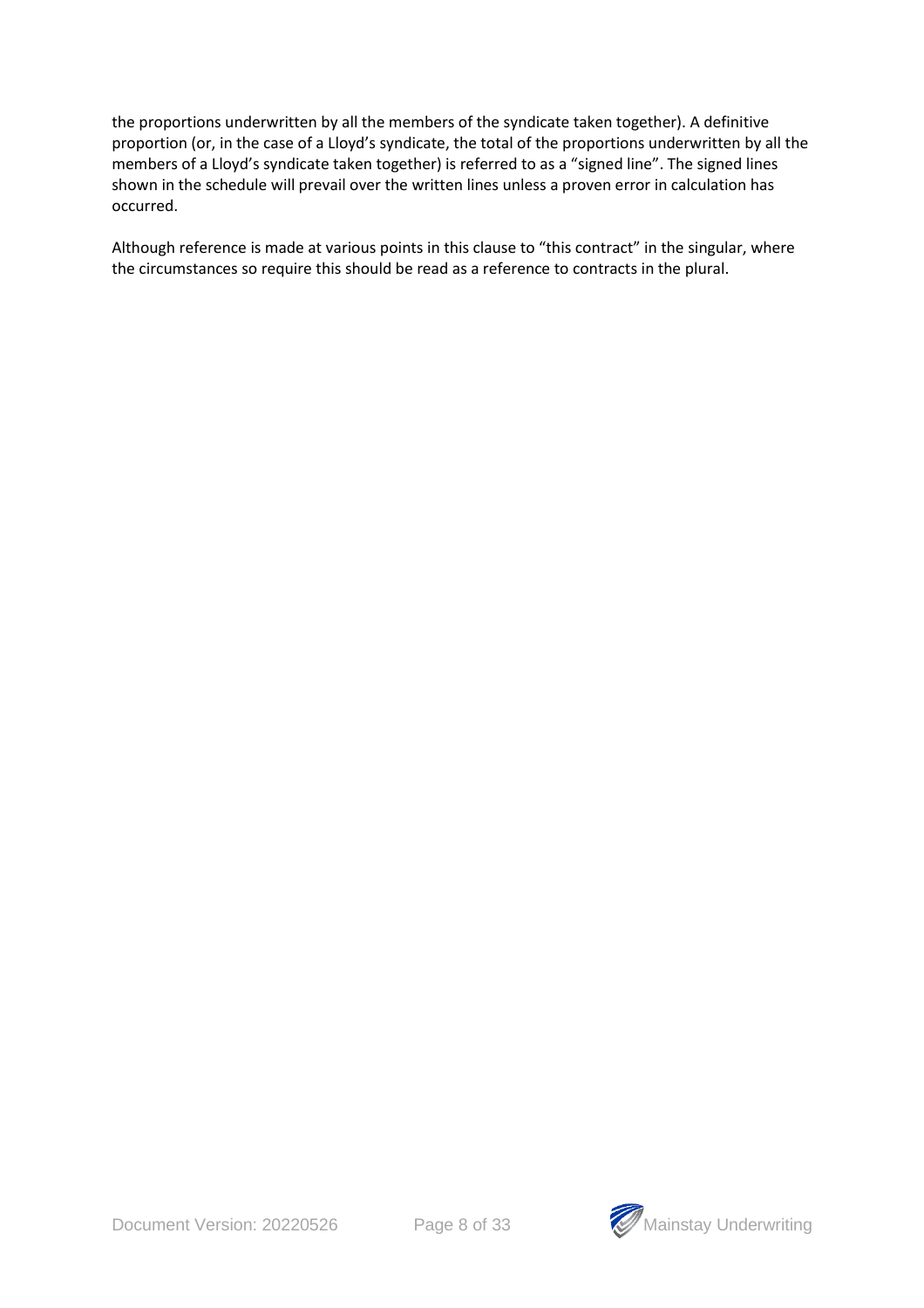## **General Definitions**

The following words and expressions have the meanings given to them below and apply to all Sections of this policy, unless these words are defined differently in the relevant section of the Policy:

#### **Annual Gross Rentals**

Gross rentals in one calendar year. **Asbestos**

Asbestos in whatever form including, without limitation, asbestos, fibres, derivatives or products containing asbestos.

#### **Building(s)**

The building(s) situated at the Premises which include;

- landlord's fixtures and fittings
- annexes, gangways, outbuildings and extensions, tenants improvements for which the landlord is responsible under the terms of the lease or other agreement under which the property is let
- canopies, fixed signs, gangways, lamp posts and street furniture
- walls, gates and fences
- drains, sewers, piping, ducting, cables, wires and associated control gear and accessories on the building and extending to the public mains, but only to the extent of Your responsibility for that property
- yards, car parks, roads and pavements, forecourts, which are constructed of solid materials

landscaping, excluding external ponds and lakes Belonging to the Insured or for which the Insured is legally responsible or has assumed liability to insure under a written contract.

#### **Bushfire**

A wildfire that occurs through vegetation such as, woodland, scrubland, grassland, forest or savannahs. **Business**

The business or occupation described in the Schedule, including Ownership by the Insured of the Property Insured including:

- maintenance, occupation or use of the Property Insured by the Insured
- the provision and management of canteen, sports, social or welfare organisations for the benefit of Employees and fire, security, first aid, medical and ambulance services
- private work undertaken with the prior consent of the Insured by Employees for any director or senior official of the Insured.

#### **Coverage Section**

A section of this Policy that sets out the terms of Insurance.

#### **Damage(d)**

Loss or destruction of or physical damage to the Property Insured.

This shall mean all individual losses or damage arising out of and directly occasioned by one event. However, if the causes detailed below are insured by this Policy the duration and extent of any one occurrence of Damage shall be limited to:

24 consecutive hours for a hurricane, a typhoon, windstorm, rainstorm, hailstorm, cyclone;

- 72 consecutive hours for earthquake, tsunami, seaquake, volcanic eruption;
- 24 consecutive hours and within the limits of one city, town or village for riots, civil commotions and malicious damage;

and no individual loss from whatever insured cause, which occurs from an event outside these periods shall be included in any claim for Damage caused by that event.

The Insured may choose for the purpose of claims under the Policy, the date and time when any such period of consecutive hours commences and if any event is of greater duration than the above period, the Insured may divide that event into two or more occurrences of Damage provided no two periods overlap and provided no period commences earlier than the date and time of the happening of the first recorded individual loss to the Insured in that event during the Period of Insurance. **Declared Value**

A sum declared by You for Property Insured. **Defined Perils**

The words Defined Perils shall mean fire, lightning, explosion, aircraft impact and any other peril specified in the Schedule as a "Defined Peril".

#### **Electronic Data**

Facts, concepts and information converted to a form useable for communications, interpretation or processing by electronic and electromechanical data processing or electronically controlled equipment and includes programmes, software and other coded instructions for the processing and manipulation of data or the direction and manipulation of such equipment. **Employee(s)**

Means any person while employed by You in the Business who You compensate by salary, wages or commission and have the right at all times to govern, control and direct in the performance of their work.

#### **Employment Practices**

Any wrongful or unfair dismissal, denial of natural justice, defamation, misleading representation or advertising, harassment or discrimination in respect of the Named Insured's Employees.

**Excess**

The first part of each and every loss, claim, event or Damage which the Insured must bear after the application of the condition in respect of Under insurance in the Policy, as shown in the Schedule. **Glass**

Glass (including plastic material used as glass) which belongs to You, or for which You are legally liable and including:

- external glass;
- internal glass and vitreous china or ceramic; and

• toilet pans, cisterns and wash basins; Glass does not include:

- signs;
- expendable items;
- glass forming part of vehicles or stock or merchandise in trade;
- ornaments, antiques or portable glass objects;
- chipped or cracked or imperfect glass, or glass in poor condition at the commencement of the Period of Insurance;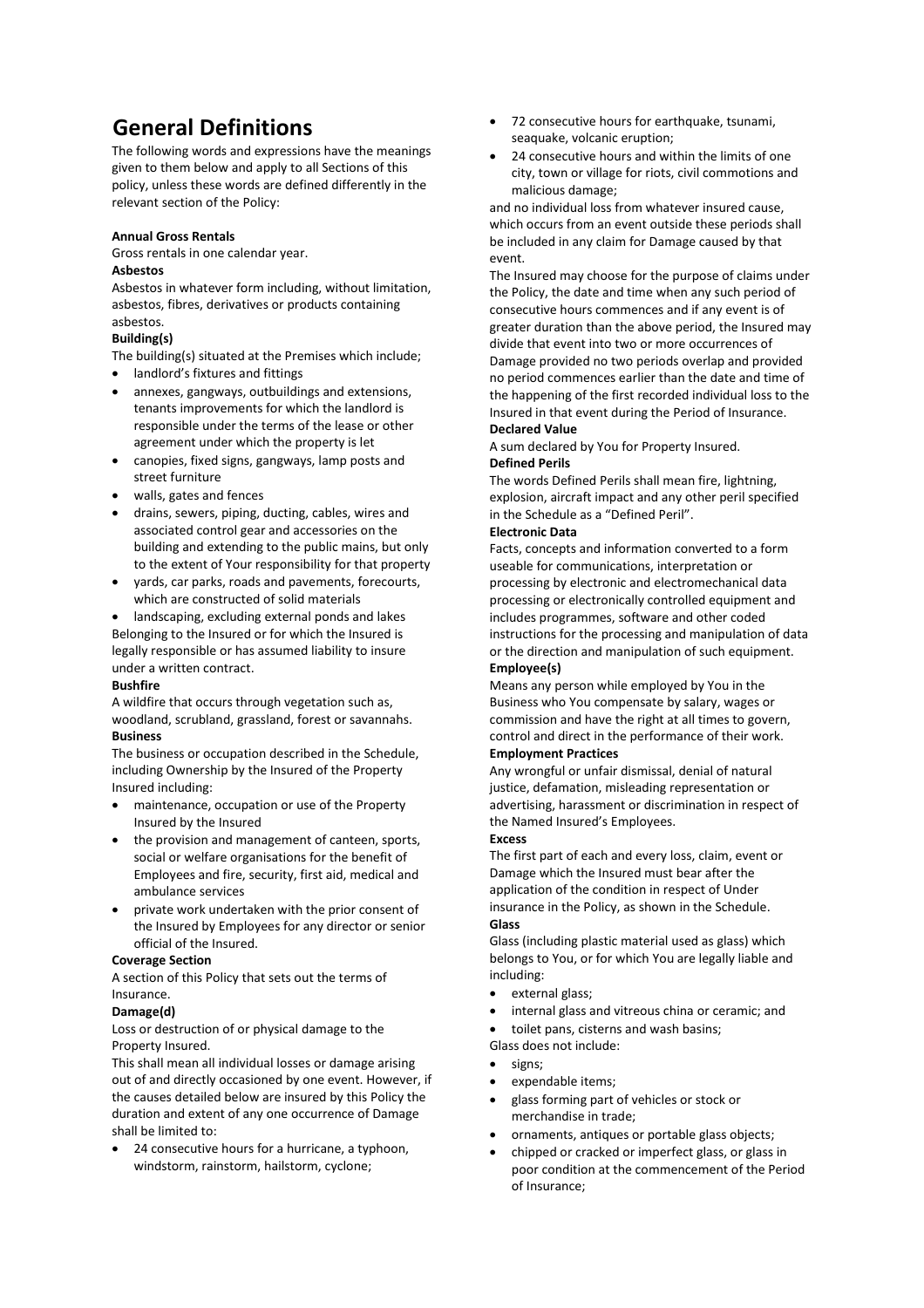- glass in electronic or printing equipment; or
- glass in any glass house, conservatory, radio, television screen, computer screen, vase, picture, crystal, crockery, china, or glass normally carried by hand.

#### **Gross Rentals**

The money paid or payable to the Insured for tenancies and associated income derived from the letting, leasing or licencing use of the Premises.

#### **Indemnity Period**

The period beginning with the occurrence of the Damage and ending not later than the number of months stated in the Schedule as the indemnity period during which the results of the Business shall be affected in consequence of the Damage.

#### **Injury**

Bodily injury, death, disease, illness or nervous shock. **Insurance**

The insurance provided to You by this Policy.

#### **Insured(s)/You**

The person(s) or commercial entity(ies) named in the Schedule as the insured.

#### **Labour Hire Personnel or Contractor or Sub contractor**

Any person engaged in any aspect of the Business of the Insured whilst employed by an employment agency, placement agency, labour hirer or any other company or person whose business is or includes the supply or provision of labour.

#### **Landlords Contents**

Contents of common parts, furniture, furnishings, fitted carpets, domestic appliances and fixtures and fittings all belonging to the Insured or for which the Insured is legally liable or has assumed responsibility to insure under a written contract whilst contained in the Buildings insured by this Policy excluding: -

- Any item of property falling under the definition of Building(s)
- Stock and materials in trade
- Property more specifically insured under a Section of Cover.

#### **Mobile monitored back to base alarm**

A back to base alarm that does not rely on a land line, but utilises a mobile connection such as a GSM, GPRS, 3,4 or 5G or similar mobile solution for communication. **Maximum amounts** 

Where a dollar amount is stated in a Coverage Section preceded by "*Maximum*: , the amount stated after "Maximum:" is the most We will pay for that benefit under the Policy unless a higher amount is specified for that benefit in the Schedule.

#### **Optional Benefits**

The optional benefits specified under the heading "Optional benefits" in Section 1 selected by You which We have agreed to cover and are specified as covered in the Schedule.

#### **Period of Insurance**

The period of insurance specified in the Schedule. **Premises** 

The places listed in the Schedule (including Buildings, yards and land within the legal boundaries of the Premises) at and from which You operate Your Business**.** 

#### **Property Insured**

The Buildings and Landlords Contents at the Premises, if and to the extent they are included as Property Insured in the Schedule.

#### **Policy**

This policy wording, the Schedule and all endorsements **Proposal**

The proposal form and any additional information supplied to Us by You or on Your behalf.

#### **Renovation**

Internal painting and decorating, tiling, replacement of bathroom and/or kitchen fixtures and fittings including sinks, wash basin, toilet, bath and shower, carpeting, internal joinery, plastering, installation/repair of central heating and external window replacement but excluding any structural alterations, additions or extensions **Section**

A section of this Policy.

#### **Schedule(s)**

The schedule issued by Us for this Policy.

#### **Standard Gross Rentals**

The Gross Rentals during that period in the twelve months immediately before the date of the Damage which corresponds with the Indemnity Period to which such adjustments shall be made as may be necessary to provide for the trend of the Business and for variations in or special circumstances affecting the Business either before or after the Damage or which would have affected the Business had the Damage not occurred so that the figures thus adjusted shall represent as nearly as may be reasonably practicable the results which but for the Damage would have been obtained during the relative period after the Damage.

#### **Sum Insured/Limit of Indemnity**

The sum or limit specified in the Schedule as applying to the Section of the Policy, Property Insured, events, claims or Our aggregate liability, as specified in the Schedule.

#### **Territorial Limits**

The Commonwealth of Australia only

#### **Terrorism**

An act, including but not limited to the use of force or violence and/or the threat thereof, of any person or group(s) of persons, whether acting alone or on behalf of or in connection with any organisation(s) or government(s) which from its nature or context is done for, or in connection with, political, religious, ideological, ethnic or similar purposes or reasons, including the intention to influence any government or to put the public, or any Policy of the public, in fear.

#### **Third Party Property Damage**

Physical loss or damage to tangible property belonging to a party other than the Insured, and for which the Insured is not legally liable for and has not assumed responsibility to insure.

#### **Underwriters**

The underwriters/insurers specified in the Schedule that provide this Insurance.

#### **Unoccupied**

When the Premises are closed for trade, untenanted or not resided at for a period in excess of seven consecutive days.

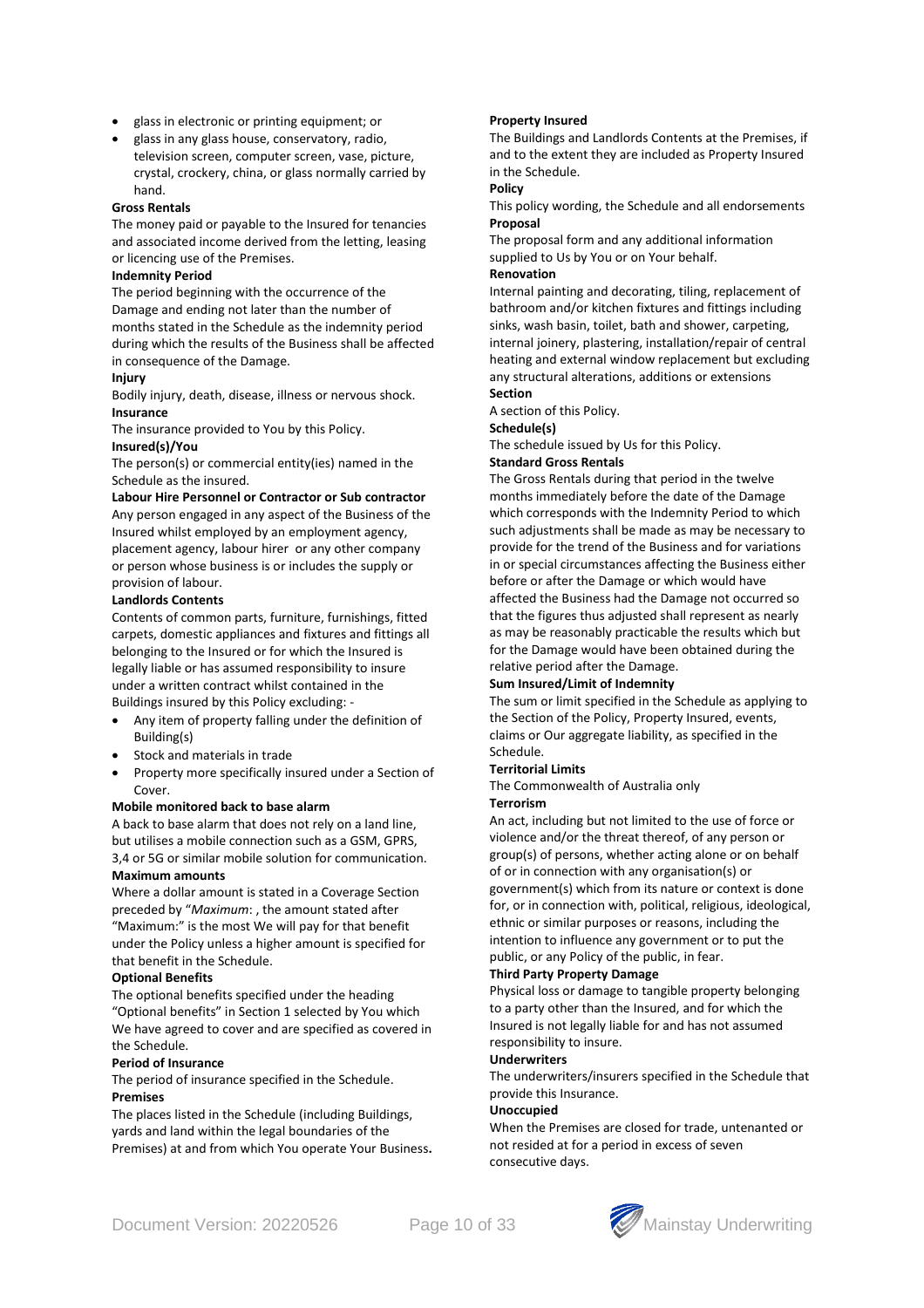#### **Vacant Land**

Vacant Land means land not being used for any business (other than as property owner), profession, trade, manufacturing or rural activity or operation.

Such land to be with or without any of the following: • gates, fences, letter boxes, site identification pegs

- and signs.
- plants, trees and shrubs.
- landscaping, retaining walls, gutters, drains, paths, paving and driveways.
- underground and above ground services including aprons, supply mains and meters.
- Otherwise the land to be free of any structure or structures.

#### **We, Us, Our, Insurer**

Underwriters and Mainstay Underwriting PTY LTD, ABN: 47 123 301 762, AFSL 477690 as Coverholder and agent for the Underwriters.

#### **You, Your, Yourself, Insured**

Any person, company or legal entity shown on the schedule as the Named Insured.



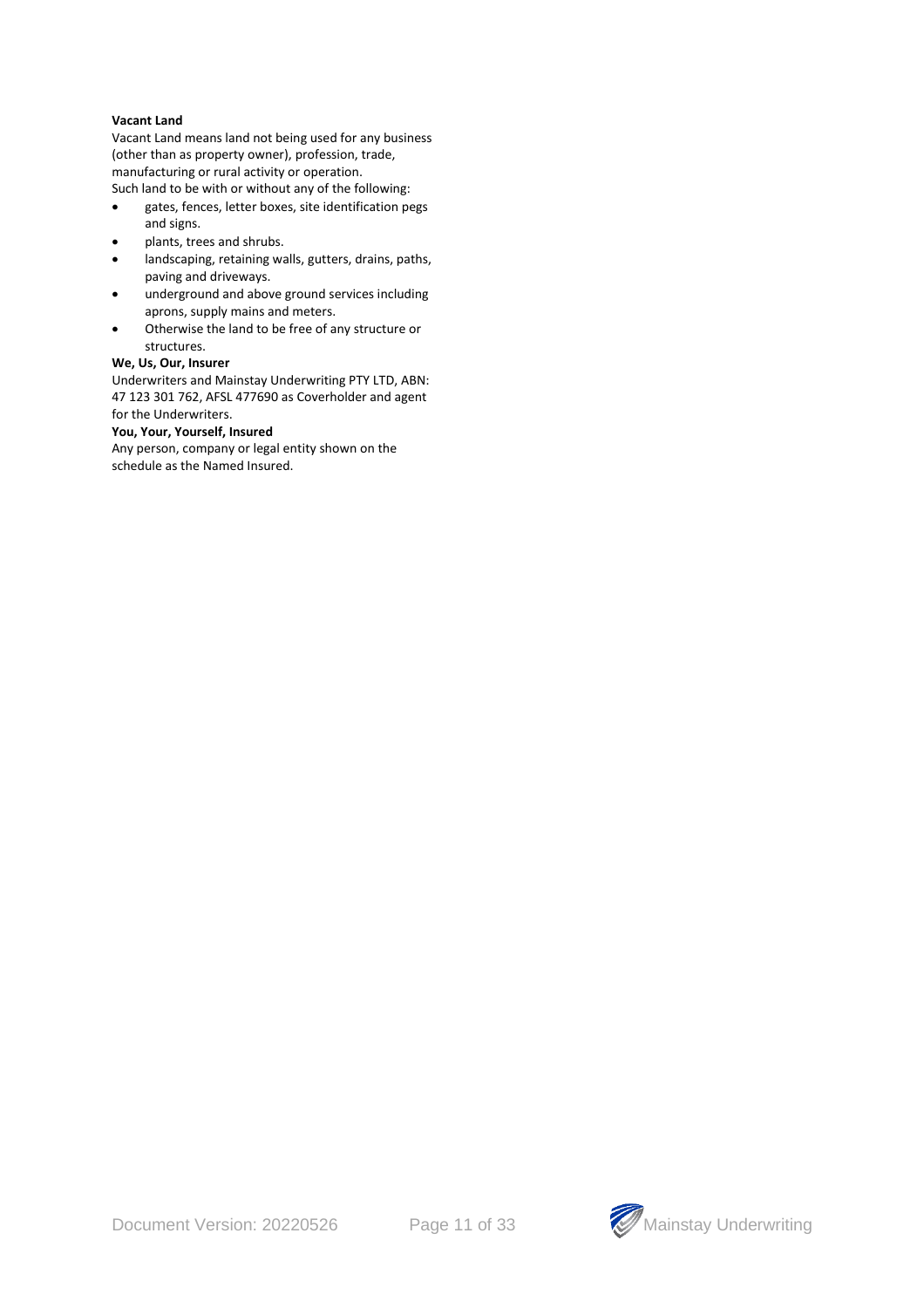## **Introduction**

The following is a summary of the insurance in the Mainstay Unoccupied Property Sections that are available to meet Your requirements.

| Summary of covers (for details of actual coverage refer to relevant Coverage Section in this Policy) |                                                                                                                                                                                               |  |  |
|------------------------------------------------------------------------------------------------------|-----------------------------------------------------------------------------------------------------------------------------------------------------------------------------------------------|--|--|
| Section 1<br><b>Property Damage</b>                                                                  | This Section covers You against loss or damage to Your buildings and its contents<br>subject to the terms of the Policy.                                                                      |  |  |
| Optional Benefits under<br>Section 1                                                                 | You can choose to add additional optional benefits under Section 1                                                                                                                            |  |  |
| Section 2 Properties<br>Owners Liability                                                             | This Section covers You against sums You become legally liable to pay as damages<br>and legal costs arising out of accidents occurring on the Premises subject to the<br>terms of the Policy. |  |  |

## **Understanding important Terms & Conditions of Your Policy**

#### **Basis on which We insure You**

We agree to insure You:

• based on the information provided in the Proposal and subject to payment of the required premium by the required date,

#### **Cover under more than one Policy**

We will not indemnify You or pay for any claim under more than one Coverage Section for the same loss, Damage or liability.

#### **Your Duty of Disclosure**

Before You enter into the policy with us, the Insurance Contracts Act 1984 requires You to provide Us with the information We need to enable Us to decide whether and on what terms Your application for insurance is acceptable and to calculate how much premium is required for Your insurance.

The Act imposes a different duty the first time You enter into the Policy with Us to that which applies when You renew, vary, extend, reinstate or replace the policy. We set these two duties out below.

#### **Your Duty of Disclosure when You enter into the policy with Us for the first time**

You will be asked various questions when You first apply for the Policy. When You answer these questions, You must:

- Give Us honest and complete answers;
- Tell Us everything that You know; and
- Tell Us everything that a reasonable person in the circumstances could be expected to tell us.

#### **Your Duty of Disclosure when You renew, vary, extend, reinstate or replace the policy**

When You renew, vary, extend, reinstate or replace Your Policy(ies), Your duty is to tell Us before the renewal, variation, extension, reinstatement or replacement is made, every matter which:

- You know; or
- a reasonable person in the circumstances could be expected to know,

that is relevant to Our decision whether to insure You and whether any special conditions need to apply to the Policy(ies).

**What You do not need to tell Us for either duty** You do not need to tell Us about any matter:

- that diminishes Our risk;
- that is of common knowledge:
- that We know or should know as an insurer; or
- that We tell You We do not need to know.

#### **Who does the duty apply to?**

The duty of disclosure applies to You and everyone that is insured under the Policy. If You provide information for another insured, it is as if they provided it to us.

#### **What happens if the duty of disclosure is not complied with?**

If the duty of disclosure is not complied with We may cancel the Policy and/or reduce the amount We pay if You make a claim. If fraud is involved, We may treat the Policy as if it never existed, and pay nothing.

**Renewal procedure**

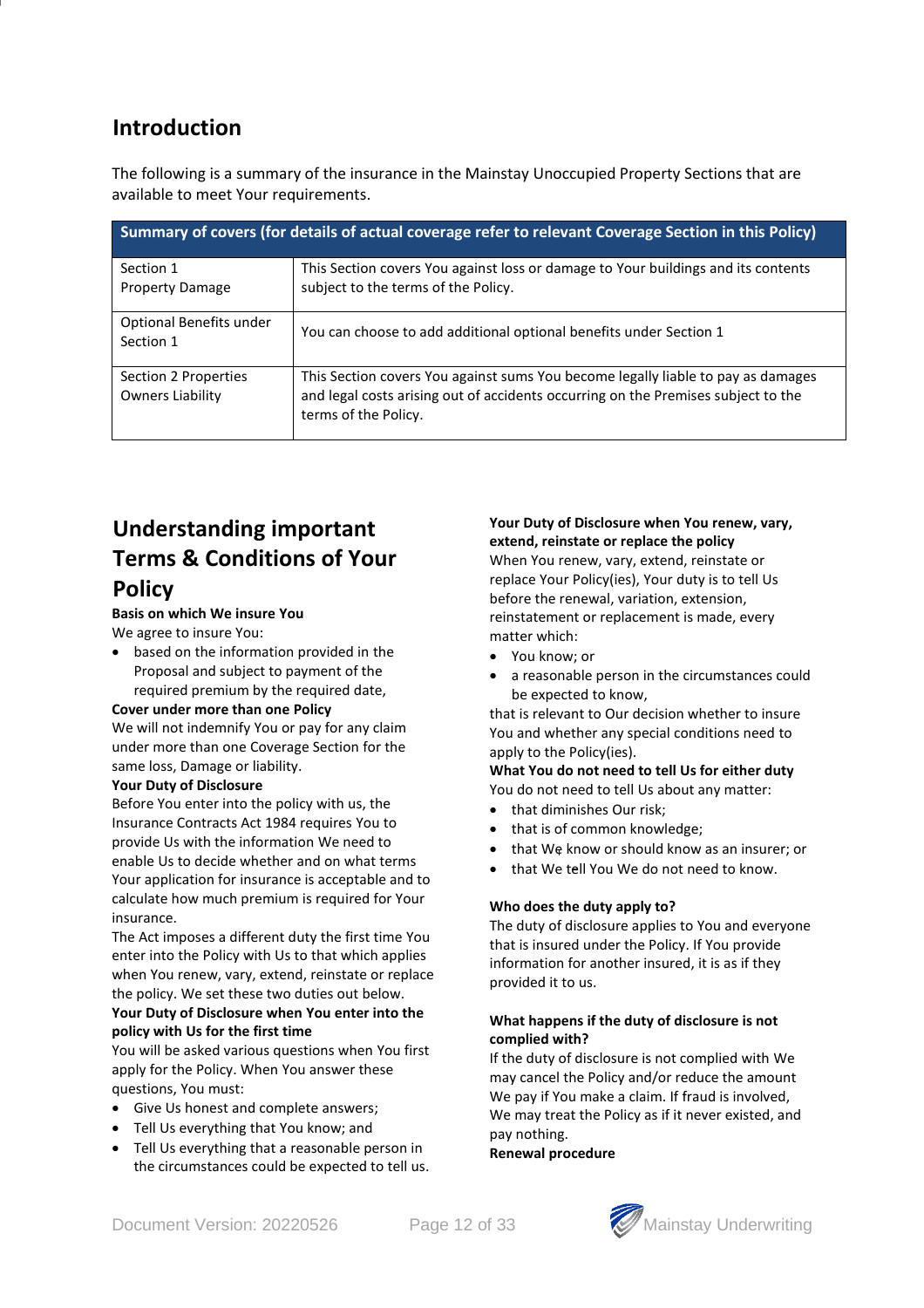Before Your Policy expires We will send You a notification of Your current insurance and invite You to complete a new Proposal. There is no automatic renewal of any insurance We offer. If You require insurance for further period of insurance, You will always need to complete and submit a new Proposal 14 days prior to the termination of the current policy for Our consideration and assessment. Please note, insurance cover ends when the Period of Insurance ends. Once We have assessed Your further Proposal We will advise whether We intend to offer insurance and if so on what terms. It is important that You check the terms of Our renewal offer before renewing to satisfy Yourself that the details and content are correct. In particular, check the Sum Insured and limit amounts, Limit of Indemnity and Excess(es) applicable to ensure the levels of cover are applicable and correct for Your requirements. Please note that You need to comply with Your Duty of Disclosure before each renewal of insurance, as a renewed insurance policy is a new

contract of insurance. **Interested parties**

We will not insure the interests of any person other than You, unless You have notified Us in writing of such interest, and the interest has been noted in the Schedule.

**The Goods and Services Tax (GST) and Your insurance (GST registered policyholders only)** GST has an impact on the way in which claim payments are calculated under Your policy. We will calculate the amount of any payment We make to You having regard to Your GST status. If, for example, We make a cash payment to You for the purchase of goods or services for which You are entitled to claim an input tax credit, We will only pay You an amount equal to Your net cost – i.e. Your cost after claiming input tax credits. If You are registered for GST purposes, You should calculate Your insured amounts or advise Us of Your asset values or turnover having regard to Your entitlement to input tax credits.

You should, therefore, consider the net amount (after all input tax credits have been taken into account) which is to be insured and calculate and advise to Us insured amounts, asset values or turnover on a GST exclusive basis where You are registered for GST purposes.

If You are either wholly or partially input taxed, You are in a special category under the GST legislation, and will need to advise Us of Your sums insured, asset values or turnover on a GST inclusive basis as well as the relevant percentage that applies to any input tax credit entitlements.

This outline of the effect of the GST has on Your policy is for Your general information only. You should not rely on this information without first seeking expert advice on the application of the GST to Your particular circumstances **Your Privacy and The Law** 

Mainstay Underwriting is dedicated to upholding Your privacy and protecting Your personal information. We are bound in Australia by the Privacy Act 1988 (Cth) and its associated Australian Privacy Principles.

Please visit the Mainstay Underwriting website [www.MainstayUnderwriting.com.au](http://www.mainstayunderwriting.com.au/) for full details of Our up to date Privacy policy.

#### **Updating this PDS**

We may need to update this document which is our policy disclosure statement("PDS") from time to time, if certain changes occur, where required and permitted by law. We will issue You with a new PDS or a supplementary PDS or other compliant document to update the relevant information except in limited cases. Where the information is not something that would be materially adverse from the point of view of a reasonable person considering whether to buy this insurance, We may issue You with notice of this information in other forms or keep an internal record of such changes (You can get a paper copy free of charge by contacting Us using Our details on the back cover of this PDS).

Other documents may form part of Our PDS and the Policy. If they do, We will tell You in the relevant document.

#### **AML collection of Personal Information**

We may be required by Anti-Money Laundering/Counter Terrorism Financing legislation to collect Your personal information. **Australia Terrorism Insurance Act 2003**

Underwriters have treated this Policy (or part of it) as an insurance to which the Australia Terrorism Insurance Act 2003 (ATIA) applies.

ATIA and the supporting regulations made under the Act deem cover into certain policies and provide that the Terrorism exclusion to which this Policy is subject shall not apply to any "eligible terrorism loss" as defined in ATIA.

Any coverage established by ATIA is only in respect of any "eligible terrorism loss" resulting from a "terrorist act" which is a "declared terrorist incident" as defined in ATIA. The Terrorism exclusion to which this Policy is subject applies in full force and effect to any other loss and any act or event that is not a "declared terrorist incident". All other terms, conditions, insured coverage and exclusions of this Policy including applicable limits and Excesses remain unchanged.

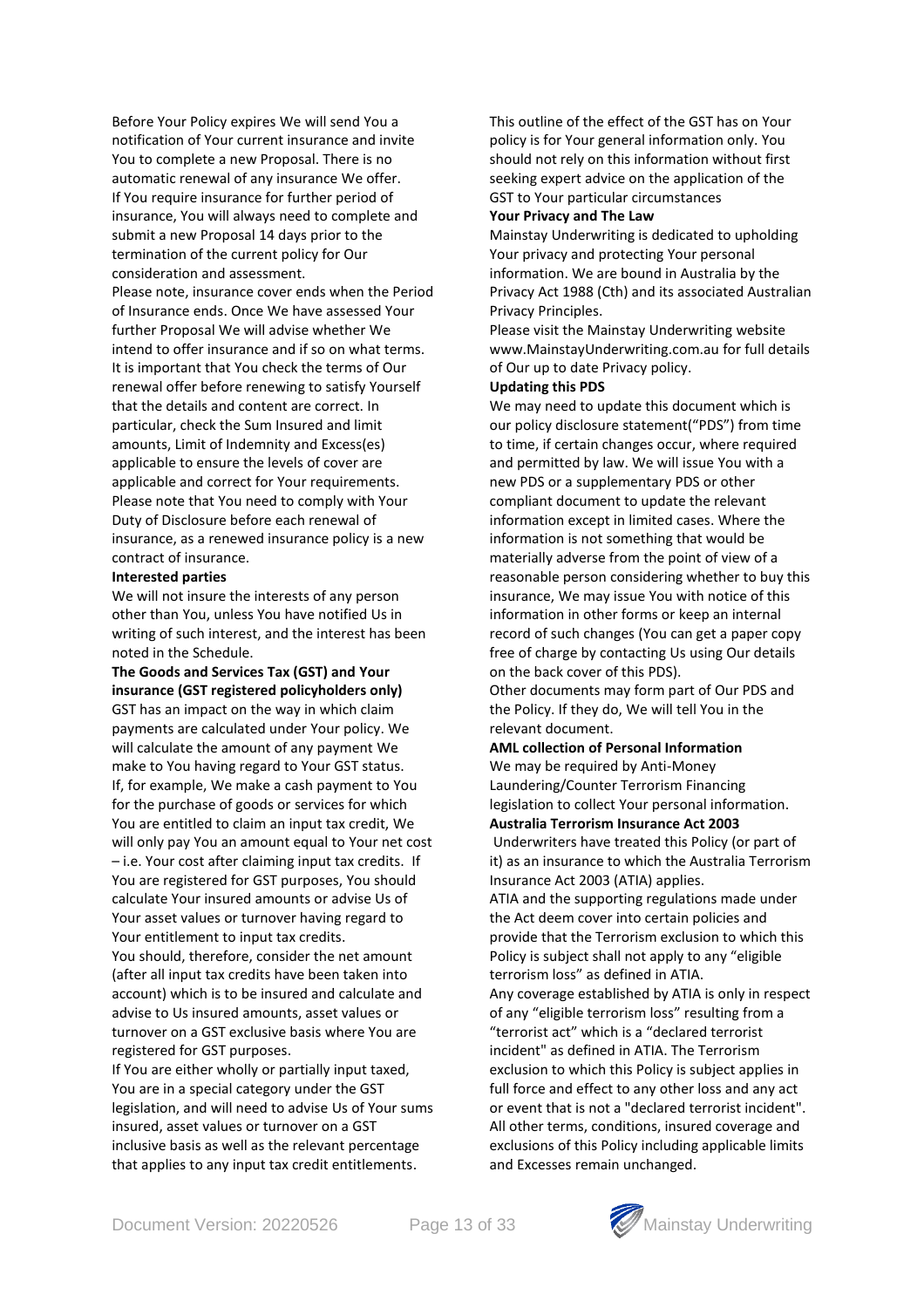If any or all of the Underwriters have reinsured this Policy with the Australian Reinsurance Pool Corporation, then any such Underwriters will not be liable for any amounts for which they are not responsible under the terms of ATIA due to the application of a "reduction percentage" as defined in ATIA which results in a cap on the Underwriter's liability for payment for "eligible terrorism losses". **Cancellation Rights**

- You may cancel this Policy at any time provided You do so in writing.
- We have the right to cancel the Policy where permitted by law. For example, We may cancel:
	- o if You failed to comply with Your Duty of Disclosure; or
	- o where You have made a misrepresentation to Us during negotiations prior to the issue of the Policy; or
	- o where You have failed to comply with a provision of the Policy, including the term relating to payment of premium; or
	- o where You have made a fraudulent claim under the Policy or under some other contract of insurance that provides cover during the same period of time that the Policy covers You;
	- o where an act or omission by You has the effect of altering the state or condition of the subject-matter of the contract or of allowing the state or condition of that subject-matter to alter

and We may do so by giving You at least three day's notice in writing of the date from which the policy will be cancelled. The notification may be delivered personally or posted to You at the address last notified to us.

- Where:
	- o a contract of general insurance includes a provision that requires the insured to notify the insurer of a specified act or omission of the insured; or
	- o the effect of the contract is to authorize the insurer to refuse to pay a claim, either in whole or in part, by reason of an act or omission of the insured or of some other person;
	- o and, after the contract was entered into, such an act or omission has occurred, the insurer may cancel the contract.
- If You or We cancel the Policy We may deduct a proportion of the premium for time on risk, reasonable administrative costs related to the acquisition and termination of the Policy We incur and any government taxes or duties We cannot recover.

• In the event that You have made a claim under this Policy and We have agreed to pay a claim for Your Property Insured, no return of premium will be made for any unused portion of the premium.

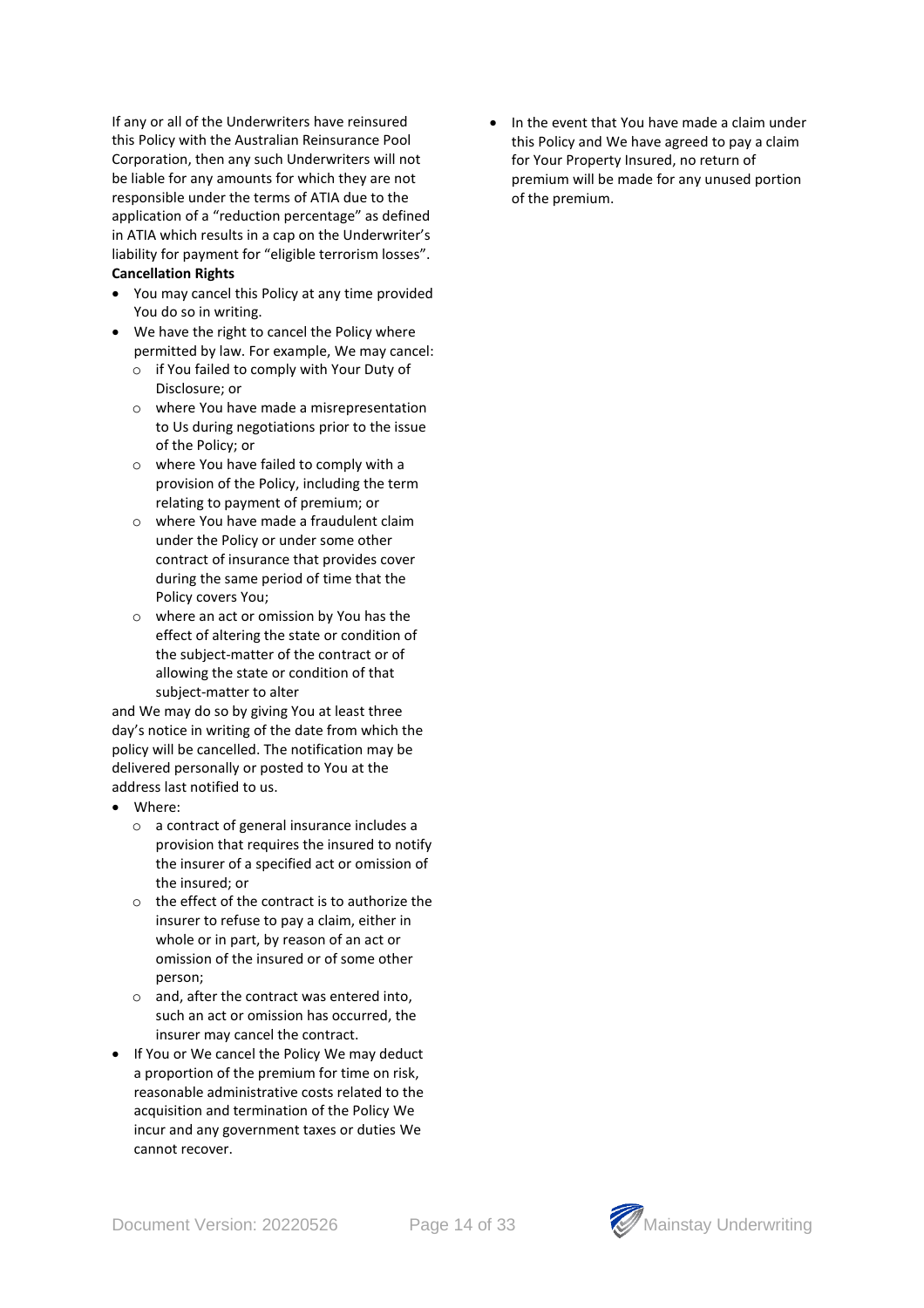#### **Cancellation Cost**

These policies may be cancelled at any time at the request of the Insured or by Mainstay Underwriting or the Insurer, in writing to the

Intermediary who effected the policy.

Property insurance premiums will be refunded on the following basis;

Period of Insurance % of premium retained after deduction of pro rata cancellation cost:

| Up to 4 months | 50% |
|----------------|-----|
| Up to 5 months | 60% |
| Up to 6 months | 70% |
| Up to 7 months | 80% |
| Up to 8 months | 90% |

No refund premium is payable for periods in excess of 8 months.

Provided that:

- no claims have been made under the policy for which Underwriters have made a payment
- no claims have been made under the policy which are still under consideration
- no incident has occurred which is likely to give rise to a claim but has yet to be reported to Underwriters

There is no refund of premiums for Property Owner's Liability insurance

#### **Making a claim**

You must follow the procedures outlined if something happens that causes or results in loss, damage or liability, or the incurring of an expense which may lead to You making a claim under this policy for indemnity.

If You do not, We may refuse Your claim or reduce the amount We pay You.

#### **If You wish to make a claim,**

You must contact

**Broadspire Pty Ltd** Level 6 200 Mary Street, Brisbane, Queensland 4000, Australia Tel: +61 (0)7 3223 3100 Email[: mainstayclaims@broadspire.com.au](mailto:mainstayclaims@broadspire.com.au)

- Give Us all the information and documentation which We request. If We ask for it, You must provide Us with a statutory declaration verifying the truth of Your claim and any matters connected with it; and
- Immediately send Us any court documents or other communication You receive about the claim.

Do not take any action Yourself or ask anyone else to do on Your behalf.

#### **When loss, damage or personal injury occurs, You must:**

- As soon as possible, take reasonable steps to prevent further loss or damage.
- Immediately make a report to the police if:
- o You know or suspect that Your property has been stolen;
- o someone has broken into Your premises; or
- o someone has caused malicious damage to Your property.
- Preserve and retain any damaged property and make it available for inspection by Us or Our agent (including a loss adjuster).
- Not make any admission of liability, in connection with any event; negotiate or promise anyone a payment, authorise any repairs or dispose of any damaged property Accept any payment (including excess payments) from anyone not incur any costs or expenses or authorise repairs (other than necessary temporary repairs)

unless We agreed in writing first.

#### **What You must agree to if You claim**

- You must provide proof of ownership of any lost or damaged property. Proof could include receipts, valuations or warranties.
- You must let Us inspect and, if necessary, move a vehicle before repairs begin.
- Give Us any information and help We need to handle the claim. This can include agreeing to be interviewed and

#### **When You have made a claim**

- We or Our agent may investigate any matter that is or may be the subject of the claim.
- You are required to provide Us with direct access at all times to Your professional adviser.
- If We ask, You are required to instruct Your professional adviser to assist Us in connection with any matter We seek to pursue with any government department, body or agency conducting the tax audit which is or may be the subject of a claim under this policy.

#### **When You submit a claim:**

We require that You give Us all information and assistance We may need:

- to settle or defend claims; or
- to recover from others any amount We have paid for a claim.

You must allow Us to:

- make admissions, settle or defend claims on Your behalf; and
- take legal action in Your name against another person to recover any payment We have made on a claim before We have paid Your claim, or whether or not You have been compensated or paid in full for Your actual loss.
- You must allow Us or Our agent to enter Your premises or make them available to Us for inspection.
- You must allow Us or Our agent to take possession of any damaged property and deal

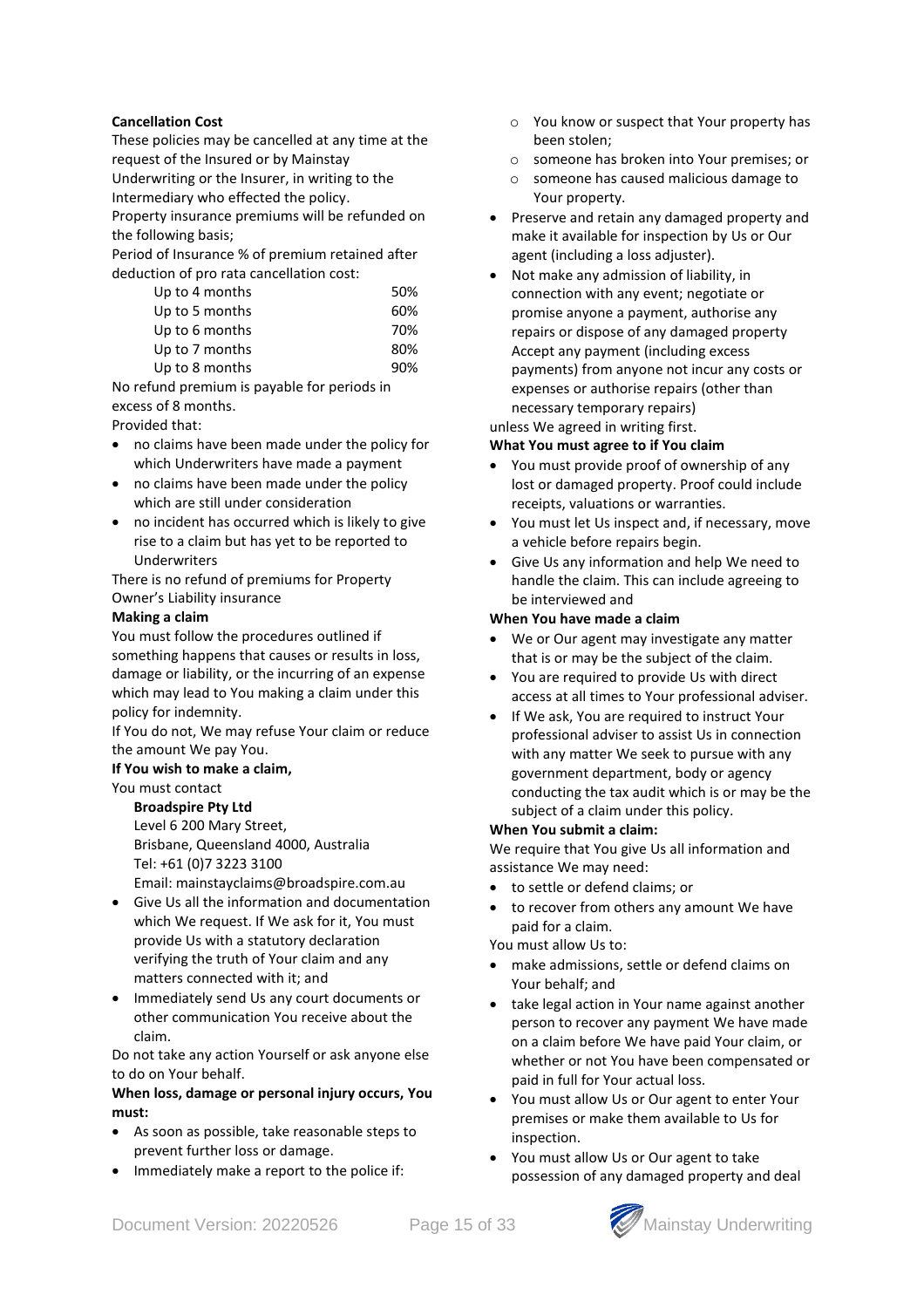with it in a reasonable manner. If We do not take possession of the damaged property You cannot abandon it to us.

We will make progress payments on claims at intervals to be decided by Us following receipt of an interim report from Our loss adjuster or representative.

#### **Fraudulent claims**

If You or someone acting on Your behalf makes a false or fraudulent claim, We may:

- refuse to pay the claim;
- cancel the policy;
- take legal action against You; or
- do any or all of the above.

#### **Waiver of Your recovery rights or hold harmless agreement**

If another person is, or could have been, liable to compensate You for any loss, damage or legal liability otherwise covered by the policy, but You have agreed with that person either before or after the loss, damage or legal liability occurred that You would not seek to recover any moneys from that person, We will not cover You under the policy for any such loss, damage or legal liability.

#### **When We may refuse a claim**

We may refuse to pay a claim, or We may reduce the amount We pay, if:

- You do not do what Your duty of disclosure requires You to;
- You: are not truthful;
- have not given Us full and complete details.



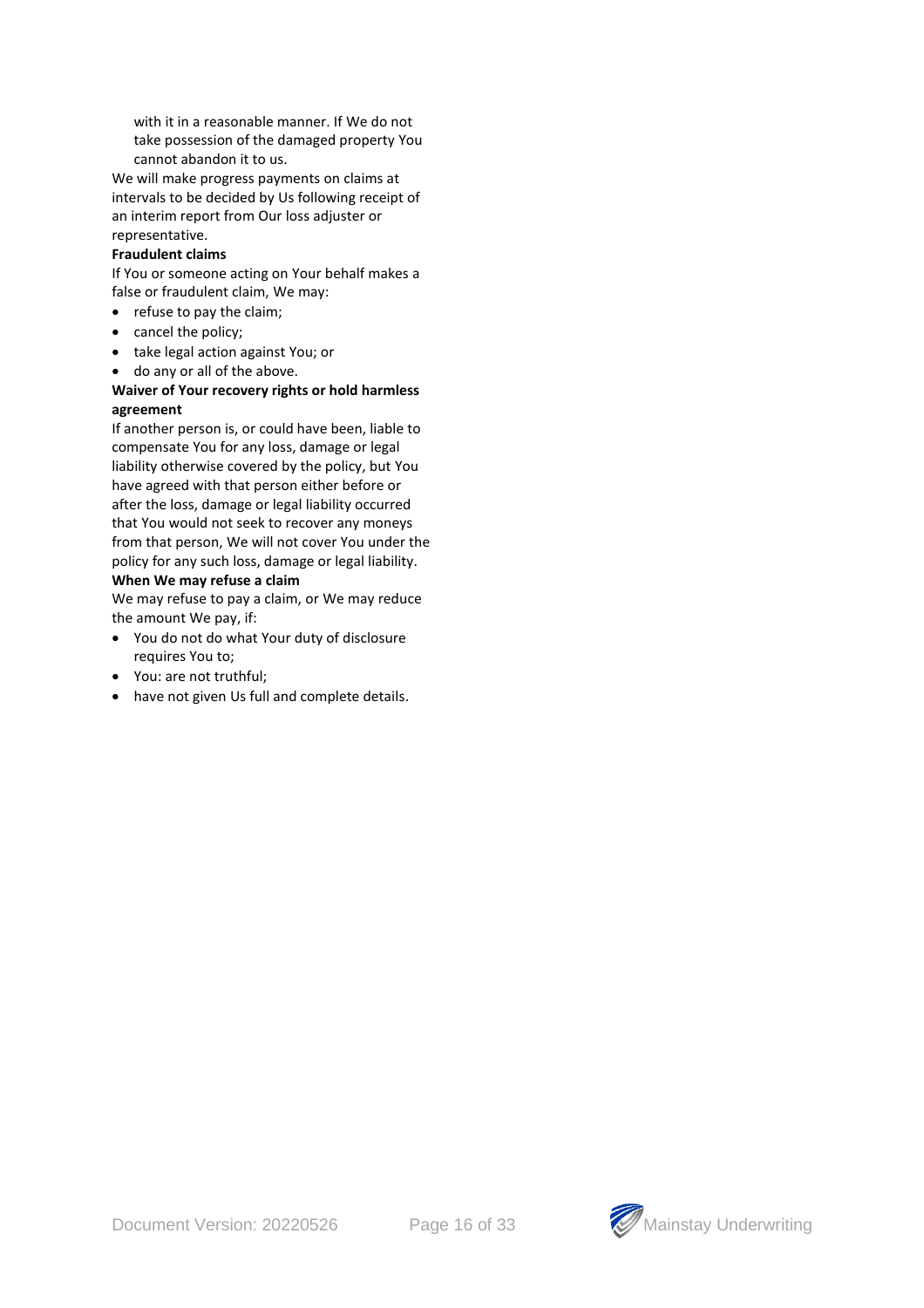## **General Conditions applicable to all Policies of this combined wording**

These General conditions are applicable to all Sections of Your Combined wording. Notwithstanding any provision to the contrary or any endorsement. Failure to comply with these General Conditions may cause cancellation of Your cover.

#### **Actions of parties other than You**

- The acts or omissions of:
- a tenant of Yours; or
- the owner of, or another tenant in, the Building or Situation; which breach any provision of this Policy will not affect Your entitlement to cover provided that:
	- o the act or omission was committed without Your prior knowledge or complicity; and
	- o You notify Us of the happening or existence of the act or omission as soon as You become aware of it; and
	- o You pay any reasonable extra premium which We require.

#### **Alteration to risk**

If You become aware of any changes to the facts or circumstances which existed when this insurance commenced that change the nature of the risk (for example, the nature of Your Business, or other circumstances that affect the Situation or Property Insured) in a way that would increase the risk of loss or Damage You must notify Us in writing. If We agree to the change, We will do so in writing and You must pay Us any additional premium We require.

#### **Arbitration Provisions**

- 1. Where a provision included in a contract of insurance has the effect of:
	- a. requiring, authorizing or otherwise providing for differences or disputes in connection with the contract to be referred to arbitration; or
	- b. limiting the rights otherwise conferred by the contract on the insured by reference to an agreement to submit a difference or dispute to arbitration; the provision is void.
	- 2. [Subsection](http://www5.austlii.edu.au/au/legis/cth/consol_act/ica1984220/s11c.html#subsection) 1 does not affect an agreement to submit a dispute or difference to arbitration if the agreement was made after the dispute or difference arose.

#### **Bankruptcy or Insolvency**

In case of execution against You of any final judgment covered by this Policy being returned 'unsatisfied' by reason of Your bankruptcy or insolvency, then an action may be maintained by the injured party or their representative against Us in the same manner, and to the same extent as You but not in excess of the limit of liability **Building / Construction Works**

This policy does not provide cover for any building or construction works undertaken at the Premises or that involve or effect Property Insured ("Works") unless before any works commence We have agreed in writing to provide cover and cover will be limited to the cover We agree to provide. We are not obliged to provide additional cover. The only Works that will be considered for coverage under the Policy are minor works such as painting, amending flooring, fences or nonstructural works and excluding any 'hot' works. If We agree to provide cover for Works You must supply a copy of Your contractor's Public Liability certificate of currency that applies to insurance cover whilst the Works are carried out.

#### **Burning of Waste on the Premises**

The burning of waste is prohibited on the Premises, either within the Building(s) or open area outside any building or structure.

#### **Claim settlements – Where We agree to pay** Income Tax Credits entitlement

If any Event occurs which gives or may give rise to a claim You must tell Us Your entitlement to Input Tax Credits for Your insurance premium if You are registered, or should be registered, for GST purposes. If You do not tell Us Your entitlement or the information You give Us is incorrect, We will not cover You for any resulting fines, penalties or tax charges.

#### **Complying with Our requirements**

You must comply, within a reasonable time which We will specify (acting reasonably), with any request made by us:

- to be allowed to survey Your Premises or examine Property Insured;
- for the protection or improvement of Property Insured; or
- to reduce the likelihood of loss of or damage to property, breakdown, or any other loss or damage insured by this Policy.

#### **Cooking and Heating Conditions**

It is a requirement that;

- all chimneys, exhausts, flues and extraction canopies to solid-fuel stoves, boilers, gas and electric cooking and heating facilities and open fires at or on the Premises are kept in a good state of repair and that they are professionally cleaned once a year, and if operational then at least every six months
- no naked flames or tools producing naked flames be present in the roof space of the Premises at any time.

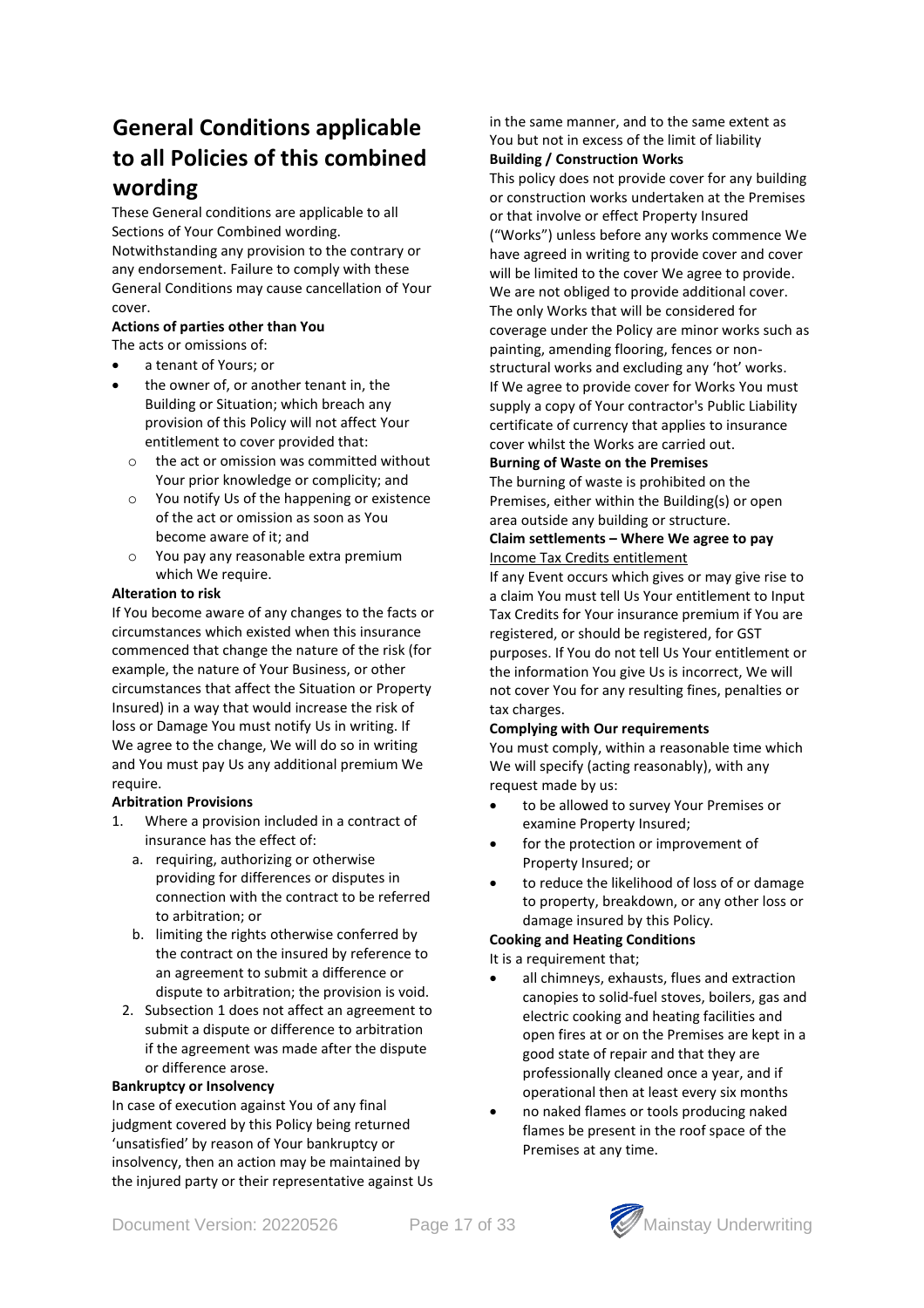If the Insured fails to comply with any of the above conditions We may reduce Our liability for a claim by the extent of prejudice We suffer by reason of the breach, which may include reducing Our liability to nil.

#### **Composite Panels and Cladding**

Where You have declared to Us that there are composite panels or cladding within the building structure at the Premises and We have agreed to accept the risk, the following conditions apply;

- suitable fire extinguisher appliances are available in all cooking areas
- ducting, conduit wiring and hot flues are adequately protected within fire resistant sleeves where passing through composite panels
- at least weekly inspections are undertaken by the Insured to check for damage to composite panels or panel joints. Any defects found must be rectified without delay or replaced by a panel with a non-combustible core within 7 days
- no repairs will made to composite panels that involve welding, grinding, cutting or other obvious ignition sources
- all heat sources are kept at least 2 metres from any composite panelling or such panelling must have a non-combustible core
- no external storage of combustible stock, packaging, pallets, waste or waste skips or bins within 10 metres of any building at the Premises
- Notwithstanding the Heat Application clause in this Policy any work involving the application of heat will only be carried out by a qualified contractor and the Insured is to ensure the contractor has adequate Public Liability Insurance in force with a policy indemnity limit of not less than AUD \$10m and shall confirm same through inspection of the policy of insurance prior to the commencement of work. Subrogation rights against such contractor(s) must not be waived by the Insured.

The following are conditions precedent to liability under the Policy:

- o the area in which work is to be carried out shall be adequately cleared and combustible materials shall be removed to a distance not less than 6 metres from the area of proposed work
- o if work is to be carried out overhead then the area beneath shall be similarly cleared and all combustible materials removed
- o suitable fire extinguisher with a capacity of not less than 9 litres shall be kept available

for immediate use at the Premises and readily accessible in the area where work is carried out

- o blow lamps and blow torches shall be lit in as short a time as possible before use and extinguished immediately after use
- o lighted blow lamps and torches shall not be left unattended
- o half an hour after each period of work a thorough examination shall be made of and in the area in which works have been undertaken
- o if work is to be carried out in the vicinity of composite/sandwich panels then such panels must be protected by noncombustible blankets curtains or screens.

We will not cover, and have no liability for Damage caused by fire except where You have complied with each of the conditions above, which are inherent requirements of the cover provided by this Insurance.

#### **Electrical Installations**

- The Insured must remove from the Premises any equipment that has failed testing unless it has been repaired by a qualified professionally registered technician
- The Insured must hold a current
	- o 'certificate of testing and safety' for electrical equipment at the Premises
	- o 'certificate of testing and compliance' for electrical installation at the Premises

You are required to do this under the Electrical Safety Regulation applicable to each relevant State of Australia.

We will not cover, and have no liability for Damage caused by fire except where You have complied with this condition, which is an inherent requirement of the cover provided by this Insurance.

#### Requirements of certificates

You must obtain the certificates referred to in this clause within 14 days following any inspection that results in the issue of such certificates. Certificates must state the following:

- the name and address of the person for whom the work was performed
- the details of the electrical equipment or electrical installation tested
- the day the electrical equipment or electrical installation was tested
- the electrical contractor licence number under which the electrical equipment or electrical installation was tested.

In addition to the above, a certificate must contain a suitable certification statement. For example:

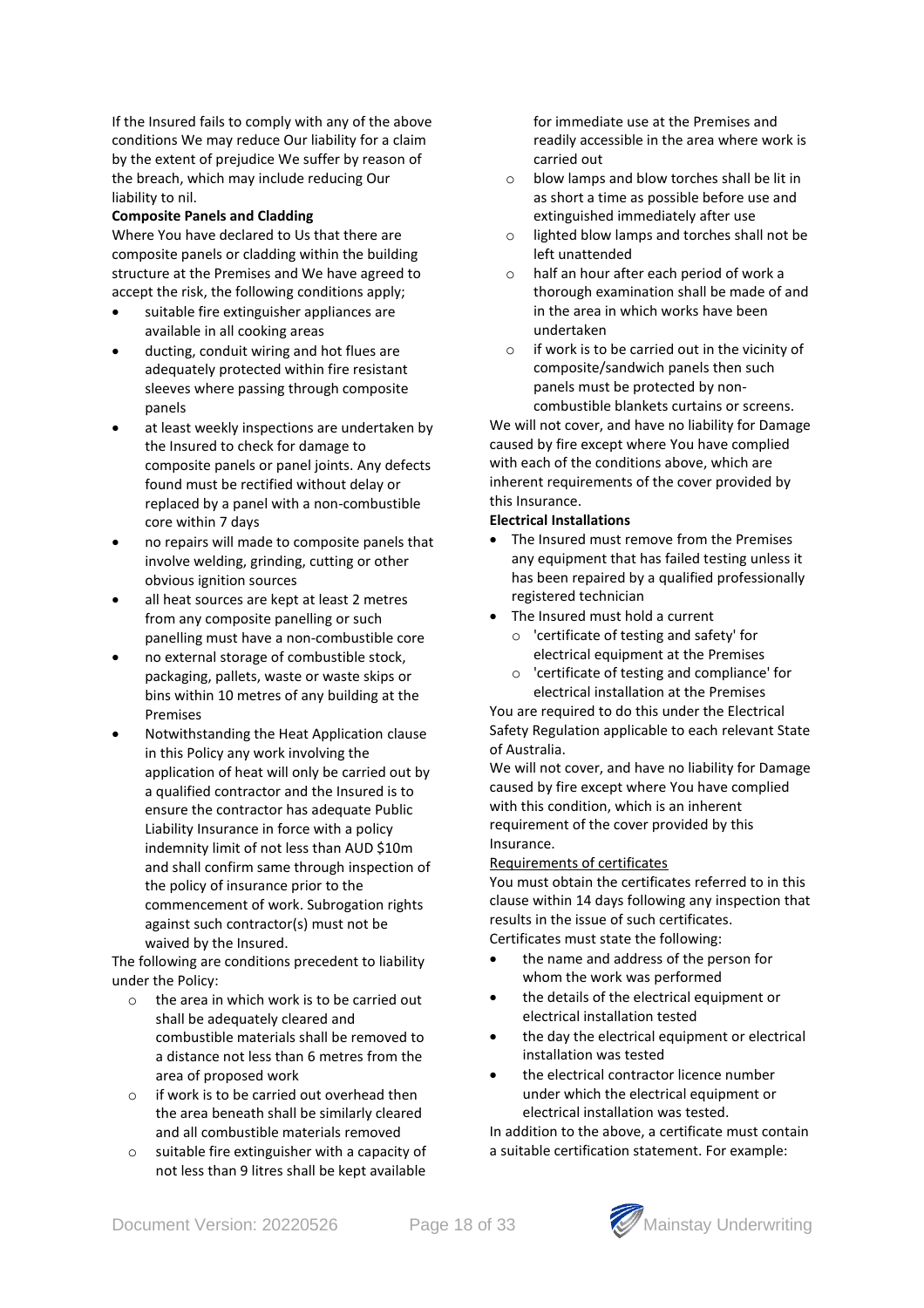- $e$  electrical equipment  $-$  a statement that certifies the electrical equipment (to the extent it is affected by the electrical work) has been tested to ensure it is electrically safe
- electrical installations a statement that certifies the electrical installation (to the extent it is affected by the electrical work) has been tested to ensure it is electrically safe and is in accordance with the requirements of the wiring rules and any other standard applying under the ES Regulation to the electrical installation.

You need to comply with these conditions. If You do not, and a breach of the conditions causes a loss that We for which We are liable to indemnify You under this Insurance, , We may reduce Our liability for a claim by the extent of prejudice We suffer by reason of the breach, which may include reducing Our liability to nil.

#### **Excess**

You must pay any Excess that applies to a claim under a Section of Cover for any event, claim of Damage.

The Excess must be paid to Us or as We direct within the time We specify, acting reasonably or, alternatively, We may deduct the excess from the amount We pay for any claim.

If at the time of the occurrence of any injury, loss or damage, there shall be any other indemnity or insurance of any nature, wholly or partly covering the same, Underwriters shall not be liable to pay or contribute towards any such injury, loss or damage except in excess of the sum or sums actually recovered or recoverable under such other indemnity or insurance.

#### **Headings**

Headings have been included for ease of reference only. The provisions of the Policy are not to be construed or interpreted by reference to such headings.

#### **Heat Application**

If the following precautions and procedures are not complied with by the Insured and/or his contractor(s) on each occasion, a claim in respect of Fire will not be covered and this Policy may be cancelled.

Application of heat by means of electric, oxyacetylene or other welding or cutting equipment or angle grinders, blow lamps, blow torches, hot air guns or hot air strippers ("Hot Work") in or at the Premises;

the area in the immediate vicinity of the Hot Work (including in the case of work carried out on one side of a wall or partition, the opposite side of the wall or partition) is cleared of all loose combustible material;

other combustible material is covered by sand or over-lapping sheets or screens of non-combustible material

- at least two adequate and appropriate portable fire extinguishers, in proper working order, are kept in the immediate area of the Hot Work being undertaken and used immediately once smoke or smouldering or flames are detected
- a person appointed by the Insured or the contractor must watch for signs of smoke or smouldering or flames and will take immediate steps to extinguish any smouldering or flames discovered during the Hot Work and for a period of 60 minutes after Hot Works have finished
- blow lamps and blow torches are filled in the open and are not lit until immediately before use and are extinguished immediately after use
- a person is appointed by the Insured or the contractor to act as an observer to watch for signs of smoke or smouldering or flames Use of asphalt, bitumen, tar, pitch or lead heaters

in or at the Premises; the heating is carried out in the open in a

vessel designed for the purpose and, if carried out on a roof, the vessel is placed on a non-combustible heat insulating base

The Contractor(s) using the application of heat on the Premises shall have in place appropriate Public Liability insurance with an indemnity limit of no less than AUD \$10m and shall supply a copy of the insurance policy to the Insured prior to the commencement of work.

#### **Interests of other parties**

The insurable interest of those lessors, financiers, trustees, mortgagees, owners and other parties having a registered legal interest or charge over the Property Insured recorded by You in Your records prior to the Period of Insurance, shall be automatically included as third party beneficiaries without notification or specification to Us. The nature and extent of such interest is to be disclosed to Us in the event of any loss or Damage and any entitlement that the third party beneficiaries have will be limited to their interest in the Property Insured and at all time subject to the terms of the Policy, the Sum Insured and the Limits of Indemnity. Any other person with an interest in Property Insured, not in this category or not named on the Schedule is not covered by and cannot make a claim under the Policy. All third party beneficiaries must comply with the terms and conditions of the Policy.

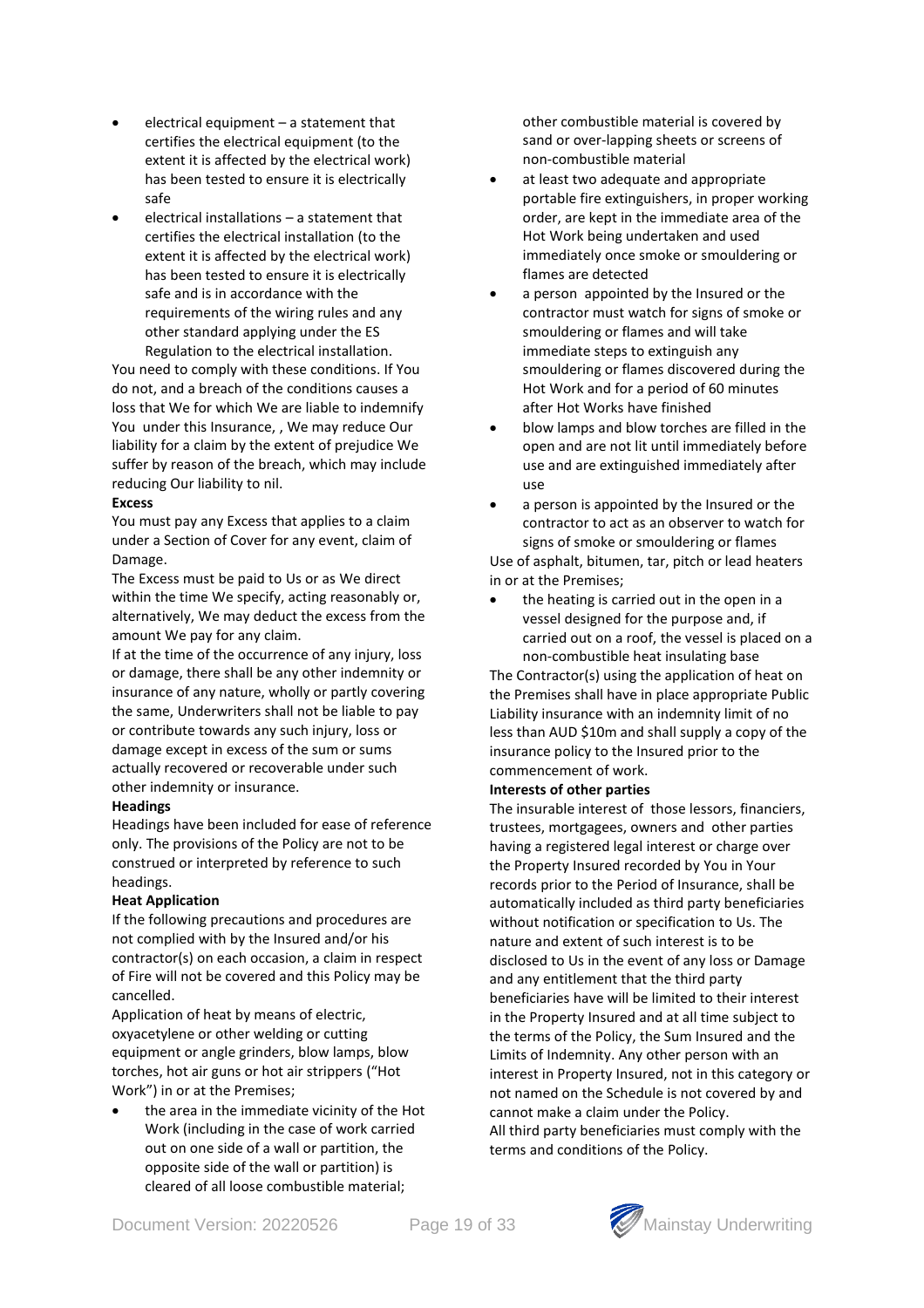Where the protection provided by this Policy covers the interests of more than one party, any act or omission of an individual party will not prejudice the rights of the other parties to this contract of insurance.

#### **Interpretation**

#### In this Policy:

The singular includes the plural and vice versa. The male gender includes the female and neutral genders.

A reference in this Policy to any legislation or legislative provision includes any statutory modification or re-enactment of, or legislative provision substituted for, and any subordinate legislation issued under, that legislation or legislative provision (whether of the Commonwealth of Australia or

elsewhere)(collectively the "Legislation") and any legislation enacted to govern in whole or part the objects of the Legislation .

#### **Keeping Us up to date**

During the Period of Insurance and at renewal, You must tell Us of any of the following changes (for which We may ask for an additional premium to maintain or renew cover) within 7 days:

- if the Building or Property Insured is not in a good state of repair;
- work on the Building or Property Insured other than routine maintenance or decoration is being carried out;
- any material change in the Business;
- any change of premises where You carry out the Business;

#### **Kitchen Equipment**

Any commercial kitchen equipment at the Premises must be removed or disconnected prior to inception and remain so for duration of cover **Minimum Security Requirements:**

- all protections provided for the safety of the Premises shall be continuously maintained in good order and shall not be withdrawn altered or varied without Our prior consent and shall be in full and effective operation when the Premises are Unoccupied
- any alarm and/or system forming part of the protections shall be continuously maintained in full and efficient working order under a contract to provide both corrective and preventive maintenance with the installing company and in accordance with the manufacturer's recommendations
- The following requirements are inherent requirements of a claim and liability under the Policy and We will not cover, and will not be liable for loss or damage resulting from theft,

where the Insured fails to comply with the requirements below:

- o All external entry/exit doors are fitted with deadlock locking mechanisms which are functioning and locked at all times when the Premises are not occupied.
- o Windows that are readily accessible are either barred, grilled or fitted with key operated window locks which are functioning and locked at all times when the Premises are not occupied.
- The following requirements are inherent requirements of a claim and liability under the Policy and We will not cover, and will not be liable for loss or damage caused by theft where the Insured fails to comply with the requirements below.
- In the event the Insured receives notification of any notification below, a claim in respect of theft will not be covered and cover may be cancelled;
	- $\circ$  that the police authority attendance or any contractually provided attendance in response to alarm signals and/or calls from any alarm system may be withdrawn or the level of response reduced or delayed or
	- o from a Local Authority or Magistrate imposing any requirement for abatement of nuisance in respect of any alarm system or
	- o that any alarm system cannot be returned to or maintained in full working order then with immediate effect.
- A claim in respect of Theft will not be covered unless all of the Minimum Security Requirements are fully complied with.

#### **More Specific Coverage Section**

We will not indemnify You or pay for any claim under more than Coverage Section for the same loss, Damage or liability.

Where more than one Coverage Section covers a claim, We will be liable under the Coverage Section that provides the greatest financial benefit to You for that claim and We shall not cover , or have liability for that claim under any other Coverage Section.

#### **Non-imputation**

Where this insurance is arranged in the joint names of more than one insured, as described in the definitions of You, it is hereby declared and agreed that:

- each Insured shall be covered as if it made its own Proposal for this Insurance
- any declaration, statement or representation made in any Proposal shall be construed as a separate declaration, statement or representation by each Insured

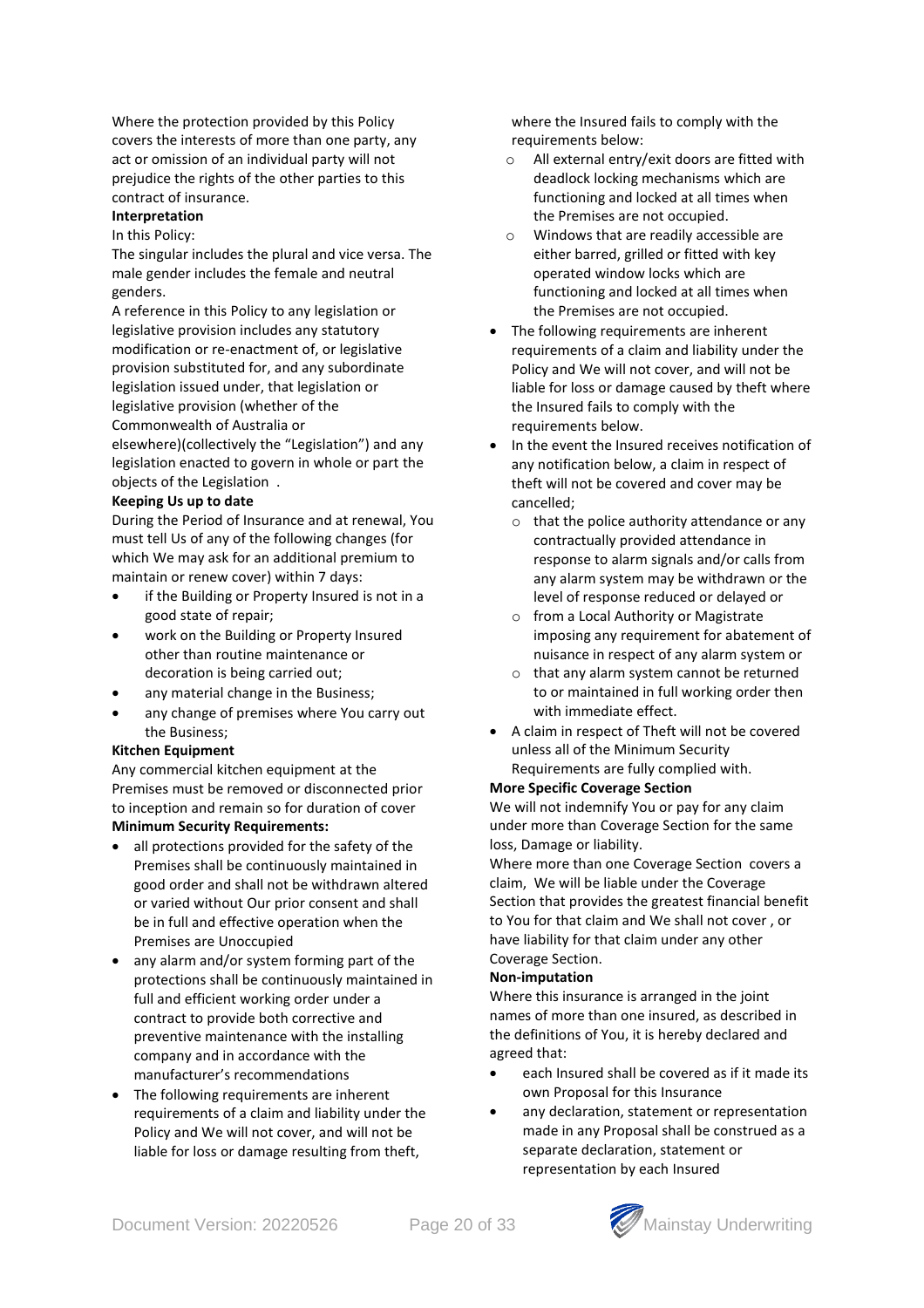• any knowledge possessed by any Insured shall not be imputed to the other Insured(s).

#### **Other notices**

Any communications to Us under this Policy, must be sent by the Insured to Us at Our address or facsimile number specified in this Policy.

#### **Planning Permission/Development Application**

In the event the Insured's application for planning permission/consent is refused or withdrawn by the Local Planning Authority and the Insured fails to advise Underwriters within 7 days

#### **Rateable Proportion Clause**

If at the time any claim arises under this Policy there is any other existing insurance covering the same loss damage or liability, We shall not be liable to pay or contribute more than a rateable proportion of any loss damage compensation costs or expense having regard to the insurance cover provided by each of the insurance polices.

#### **Reasonable Precautions/Care/Maintenance** The Insured undertakes to

- take all reasonable precautions to prevent occurrences which may give rise to Damage or accidents
- take all reasonable steps to comply with statutory requirements obligations and regulations imposed by any Government or Statutory authority
- take immediate steps to make good or remedy any defect or danger which becomes apparent and take such additional precautions as circumstances may require.
- take all reasonable steps to prevent loss of or damage to property, breakdown, and loss or damage insured by this Policy;
- take all reasonable care to prevent injury to another person or damage to another person's property;
- comply with all laws and safety requirements imposed by any Government or Statutory authority or by state or Commonwealth legislation;
- keep all property maintained.

**Roof Maintenance Condition**

You must ensure that:

- any flat roof portion of the Buildings is inspected every two years by a qualified builder or property surveyor and any defects brought to light by that inspection are repaired, and
- at commencement of and throughout the Period of Insurance You must have documentation evidencing that such inspections and repairs described above have taken place, and

• all gutters of Buildings are inspected and cleared every 6 months and any defects brought to light by these inspections shall be repaired immediately

• (collectively "Roof Maintenance Conditions"). The Roof Maintenance Conditions are inherent requirements of a claim and liability under the Policy for loss or damage and We will not cover, and will not be liable for, loss or damage caused or contributed to by any breach of Roof Maintenance Conditions.

#### **Mortgagees and Other Interests**

- The interest of any mortgagee(s) of individual portions of the Property Insured must be notified to Us in the event of a claim.
- In addition, if, without the knowledge of You or mortgagee(s) or in circumstances that are beyond their control, there is a change in the use of the Premises which constitutes an increase in the risk of Damage, cover under this policy shall not be prejudiced provided that the Insured or mortgagees shall immediately on becoming aware thereof give notice in writing to Us and on demand pay such reasonable additional premium as We may require.

#### **Sprinkler Maintenance**

In respect of any installation(s) of Automatic Sprinklers at the Insured Premises the Insured undertakes to:

- make a test every week for the purpose of ascertaining that the alarm for the sprinklers is in working order and that the Stop Valve controlling the individual water supplies and the installation are fully open
- make quarterly or half-yearly test if required by Us to do so for the purpose of ascertaining that each water supply is in order and record the particulars of each test
- make a test every weekday (holidays excepted) of
	- o the Brigade connection ("test 1")
	- o the circuit between the alarm switch and the control unit ("test 2"); and
	- o the batteries in respect of each approved system for the transmission of alarm signals from sprinkler installations to a Fire Brigade (collectively the "Tests")
		- Note 1: it is permissible for test 1 to be carried out by the Fire Brigade if the latter are prepared to give a written undertaking to perform the duty
		- Note 2: where the electrical circuits in (i) and (ii) are continuously monitored tests need only be made once per week

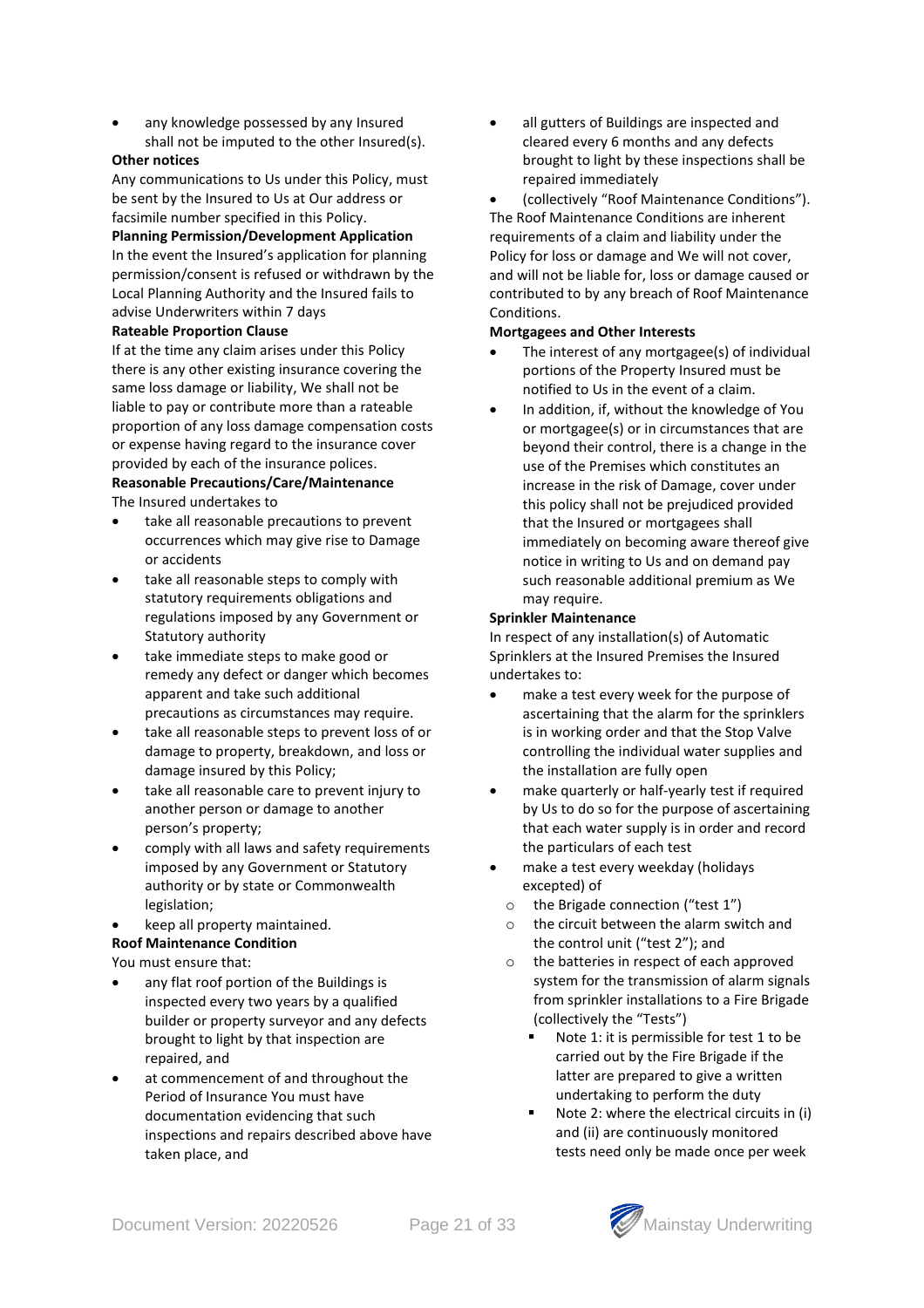- remedy promptly any defect revealed by the Tests
- allow Us access to the Premises at all reasonable times for the purpose of inspecting the sprinkler installation
- have in force during the Period of Insurance a contract with the installing engineers or appropriately qualified professional engineers providing for the maintenance of and half-yearly inspection of the sprinkler installations(s) and to obtain from them following each inspection certification that they are in satisfactory working order; (collectively "Sprinkler Conditions").

The Sprinkler Conditions are inherent requirements of a claim and liability under the Policy for loss or damage and We will not cover, and will not be liable for, loss or damage caused or contributed to by a breach of the Sprinkler Conditions.

#### **Storage of hazardous goods**

This Policy does not cover loss or damage caused by, or in consequence of storage of hazardous goods.

#### **Survey Clause**

If We require a survey of the Premises or Property Insured, We may appoint a surveyor within 30 days of the commencement of the Period of Insurance and you must provide access to that surveyor to permit the survey to be undertaken. We will tell You whether the survey will be at Our cost or Yours before the commencement of the Period of Insurance. It is an inherent requirement of cover and of any claim or liability under the Policy that where We require a survey that survey is undertaken. If you refuse to permit the survey You will have no cover under this Insurance and We shall have no liability for any claim or liability from the date You refuse to permit the survey until the day the survey is completed. We will revise our terms, conditions and exclusions

and/or revise the premium upon receipt of the survey.

The requirements identified by the Survey are to be carried out and completed within the period specified by Us. You must continue to implement such requirements during the whole currency of the policy and following any renewal unless otherwise agreed by Us in writing.

If You fail to implement those requirement(s) within the period(s) specified by Us then this shall deem to be a breach of a condition which may reduce our liability by the extent of the prejudice. In the event cancellation of this policy occurs due to this endorsement a return premium will be calculated on a pro-rata basis less the cost of the survey up to a maximum of \$1,000.

#### **Tenancy Conditions Precedent**

This policy covers Property that is Unoccupied, as defined, during the Period of Insurance. Should Premises become occupied in any way, You must inform Mainstay Underwriting within 7 days. It is an inherent requirement of cover under the Policy, and liability for loss or damage that the Premises are Unoccupied and We will not cover, and will not be liable for, loss or damage caused whilst the premises are occupied for any purpose, except where We agree separately in writing to provide cover by an endorsement and You pay any reasonable additional premium We may require. **Theft**

Theft cover is only given if made operative in the schedule and shown as insured. If You fail to notify Us as soon as possible We reserve the right to vary terms under this policy, but in any event We will not pay the first \$10,000 or 20% whichever is the greater of any loss destruction or Damage by theft or attempted theft.

#### **Under insurance**

Claims under this insurance will be limited in the amount that We pay when You have a claim if You have understated a Sum Insured or Declared Value in the Proposal or request for insurance. If You have understated a Sum Insured or Declared Value, We will only pay that proportion of the claim which the Sum Insured or Declared Value bears to 80% of the value of the Property Insured at the commencement of the Period of Insurance. **Unoccupancy of building or Vacant Land** 

### The Insured agrees to take the following

precautions in respect of the Premises at all times during the Period of Insurance:

- all gas, water and electricity mains supplies are kept disconnected (except those supplies required to maintain automatic sprinkler installations, lighting or alarm systems which are to remain in operation for security or fire protection purposes)
- all water tanks, apparatus, pipes and heating other than those connected to automatic sprinkler systems are drained down
- The following minimum protections are taken:
	- o all doors and windows are securely locked and fastened
	- o any letter boxes are sealed
	- all security and alarm protections are set in full operation and are in proper working order
- When the Premises first become Unoccupied
	- o the Insured or the Insured's nominee must carry out a detailed inspection of all doors, windows and other access points to ensure that they are secure against unauthorised

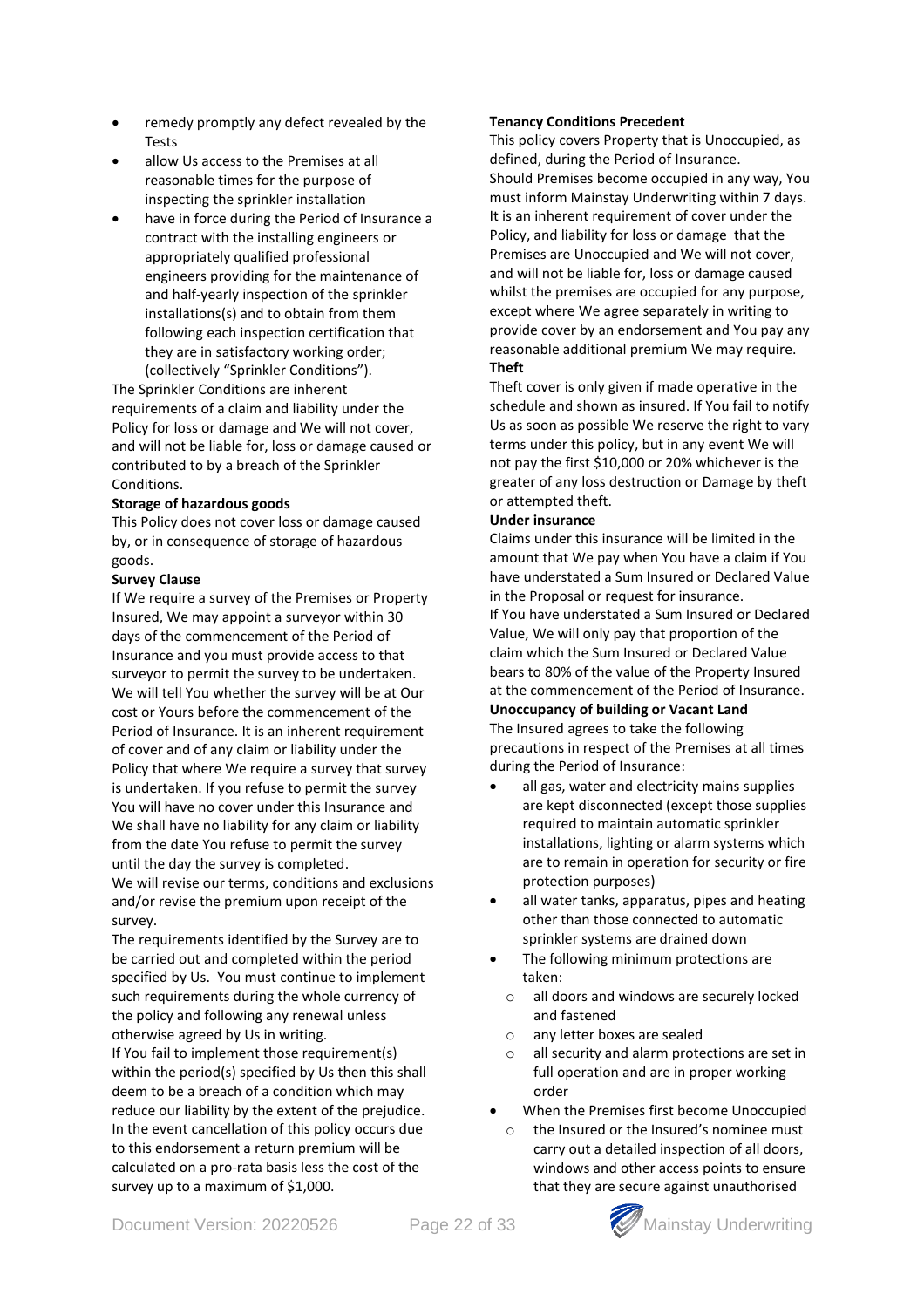entry and document both the inspection and any action required. All records and documents should be stored off site.

- o Thereafter, the Insured or the Insured's nominee must inspect the Premises every seven days, keeping a written record, and if the measures taken have proved inadequate, improvements must be made and documented. All records and documents should be stored off site.
- o If any illegal entry or attempt thereat is detected in any one Period of Insurance, immediate notice must be given to Underwriters
- during the Period of Insurance any moveable combustible items or materials other than fixtures and fittings are cleared from the Buildings and are removed from the Premises or vacant land
- any waste or refuse is cleared and removed from the Vacant Land or Buildings
- tanks containing fuel or other flammable liquids are drained and purged within 7 days of the Buildings becoming Unoccupied or the land becoming Vacant Land tanks containing water or liquid(s) of any nature are drained and purged within 7 days of the land becoming Vacant Land
- notice is to be given to Underwriters when any untenanted or Unoccupied building (or part thereof) is occupied
- The lighting of fires and the burning of waste must NOT be carried out at any time or on any occasion on the Vacant Land unless the Insured or the Insured's nominee
	- o has obtained the correct permit from the relevant state fire authority that is necessary to make sure the fire is legal
	- o complies with any no burn notices or total fire bans which override any permits obtained
	- o is aware of the legal and safety requirements enforced by local and state authorities for the conduct of fire lighting and use of equipment that is likely to ignite a fire.
	- o has obtained a general guide from the relevant State Fire or Fire and Rescue authority of the measures needed to be undertaken before and during lighting of a fire
		- (collectively "UVL Conditions")

The UVL Conditions are inherent requirements of a claim and liability under the Policy for loss or damage and We will not cover, and will not be

liable for, loss or damage caused or contributed to by any breach of the UVL Conditions.

#### **Your representative – authorisation**

By entering into this Policy, You agree that the person representing You when applying for this insurance is authorised to give and receive information on Your behalf in relation to all matters arising under this Policy and in accordance with the Insurance Contracts Act 1984.

#### Cash payments

Any cash payments made to You under this Policy will be based on costs including GST. However, if You are, or would be, entitled to claim any Input Tax Credits for the repair or replacement of the Property Insured or for other things insured by this Policy We will reduce Our payment to You by the amount of Your Input Tax Credits entitlement. Discharge of Our liabilities

If, at any time, We pay You the Sum Insured for any claim under this Policy, the future conduct of the claim then becomes Your responsibility. Interim payments

We will make interim payments on claims at intervals to be agreed by Us following receipt of an interim report from Our loss adjuster or representative on the assessment of any claim You make under the Policy.

#### **Salvage**

After We have settled a claim by replacing a Damaged item of Property Insured, if We so elect, the Damaged or Lost property (other than a Building) becomes Ours. We will not sell or dispose of any salvage without giving You the opportunity to buy it at its salvage value. This condition does not allow You to abandon the property to Us.

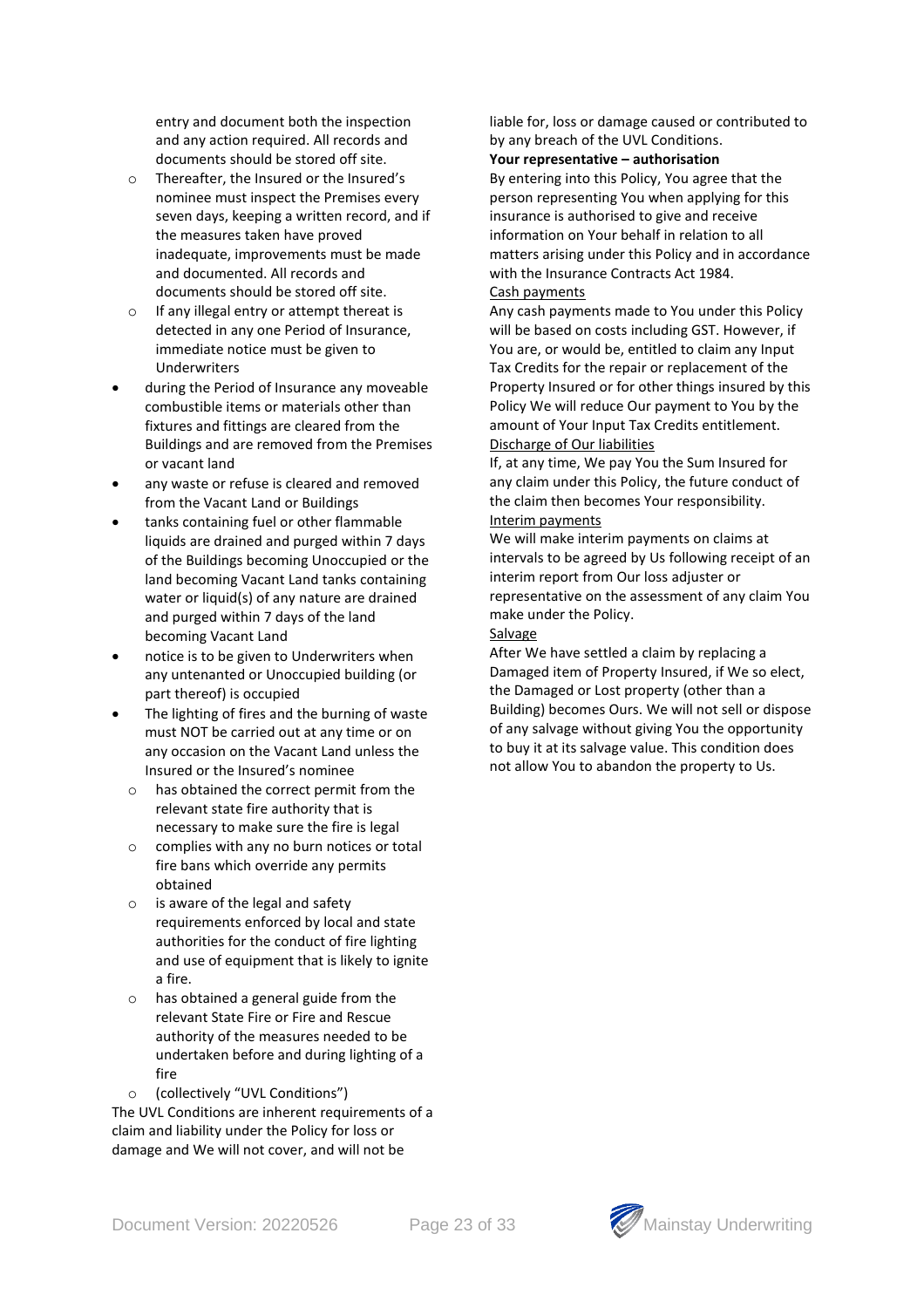## **General Exclusions**

These General exclusions are applicable to all Sections of the Policy. Notwithstanding any provision to the contrary or any endorsement Your Policy does not cover the following:

#### **Absolute Asbestos Exclusion**

We exclude liability for loss, damage, and claims, directly or indirectly, arising out of, arising from, in connection with or relating to Asbestos, the incorporation of Asbestos in Property Insured, exposure to Asbestos or the escape of Asbestos. In this clause Asbestos means:

- 1. asbestos in a raw unprocessed state
- 2. Mineral particles, fibres, or dust from asbestos
- 3. Other materials and products that incorporate greater or lesser quantities of the mineral and/or raw asbestos,
- 4. Asbestos contained in any products, goods, materials, buildings, structures, or other real or personal property

Insurers do not cover and exclude all liability for subsequent damage, clean-up costs, removal of debris, disposal and decontamination costs caused by or arising directly or indirectly out of Asbestos, the incorporation of Asbestos in Property Insured, exposure to Asbestos or the escape of Asbestos or Damage resulting from Asbestos..

This Policy does not cover and We are not liable for Injury which arises in whole or in part, either directly or indirectly, out of Asbestos whether or not the Asbestos is airborne as a fibre or particle, contained in a product, carried on clothing, or transmitted in any fashion whatsoever.

#### **Biological or Chemical Materials Exclusion**

This Policy does not cover and We are not liable for loss or damage, claims or liability, directly or indirectly, loss, damage, cost or expense of whatsoever nature directly or indirectly caused by, resulting from or in connection with the actual or threatened malicious use of pathogenic or poisonous biological or chemical materials regardless of any other cause or event contributing concurrently or in any other sequence thereto.

#### **Bushfires**

This policy does not cover and we exclude all liability for any claim arising from bushfires or Damage caused by bushfires.

#### **Car parks, Carports and Common Areas**

This policy does not cover and we exclude all liability for loss or damage or liability arising from or in connection with the Damage or Injury caused by the use, operation or existing state of commercial carpark/s, garaging, carport/s and any common area/s at or part of at the Premises.

#### **Consequential loss, legal liability and defects**

Except as specifically provided otherwise in the Policy, We will not pay or be liable for:

- consequential loss of any kind including loss resulting from delay or lack of performance, loss of contract or depreciation in value of any Property Insured;
- legal liability of whatsoever nature except as elsewhere provided in Section 2 Property Owners Liability, where that cover is specified in the Schedule;
- Damage caused by faults or defects known to You or any employee whose knowledge in law would be deemed to be Yours and not disclosed to Us at the time the Policy was entered into.

#### **Communicable Disease**

Notwithstanding any other provision, clause or term of this policy to the contrary, this policy does not insure any loss, damage, liability, claim, cost, expense or other sum of any kind, whether directly or indirectly and/or in whole or in part, relating to or occurring concurrently or in any sequence with a Communicable Disease or the fear or threat (whether actual or perceived) of a Communicable Disease.

For the purposes of this endorsement, loss, damage, liability, claim, cost, expense or other sum, includes, but is not limited to, any cost to clean-up, detoxify, remove, monitor or test:

- 1. for a Communicable Disease, or
- 2. any property insured hereunder that is affected by a Communicable Disease. As used herein:

"Communicable Disease" means any infectious disease, contagious disease or communicable disease or any other disease which can be transmitted by means of any substance and/or agent from any organism to another organism where:

- a. the disease, substance or agent includes, but is not limited to, a virus, bacterium, parasite or other organism or any variation or mutation thereof, whether deemed living or not, and
- b. the method of transmission, whether direct or indirect, includes but is not limited to, airborne transmission, bodily fluid transmission, transmission from or to any surface or object, solid, liquid or gas or between organisms, and
- c. the disease, substance or agent can cause or threaten damage to human health or human welfare or can cause or threaten damage to, deterioration of, loss of value of, marketability of or loss of use of tangible or intangible property insured hereunder.

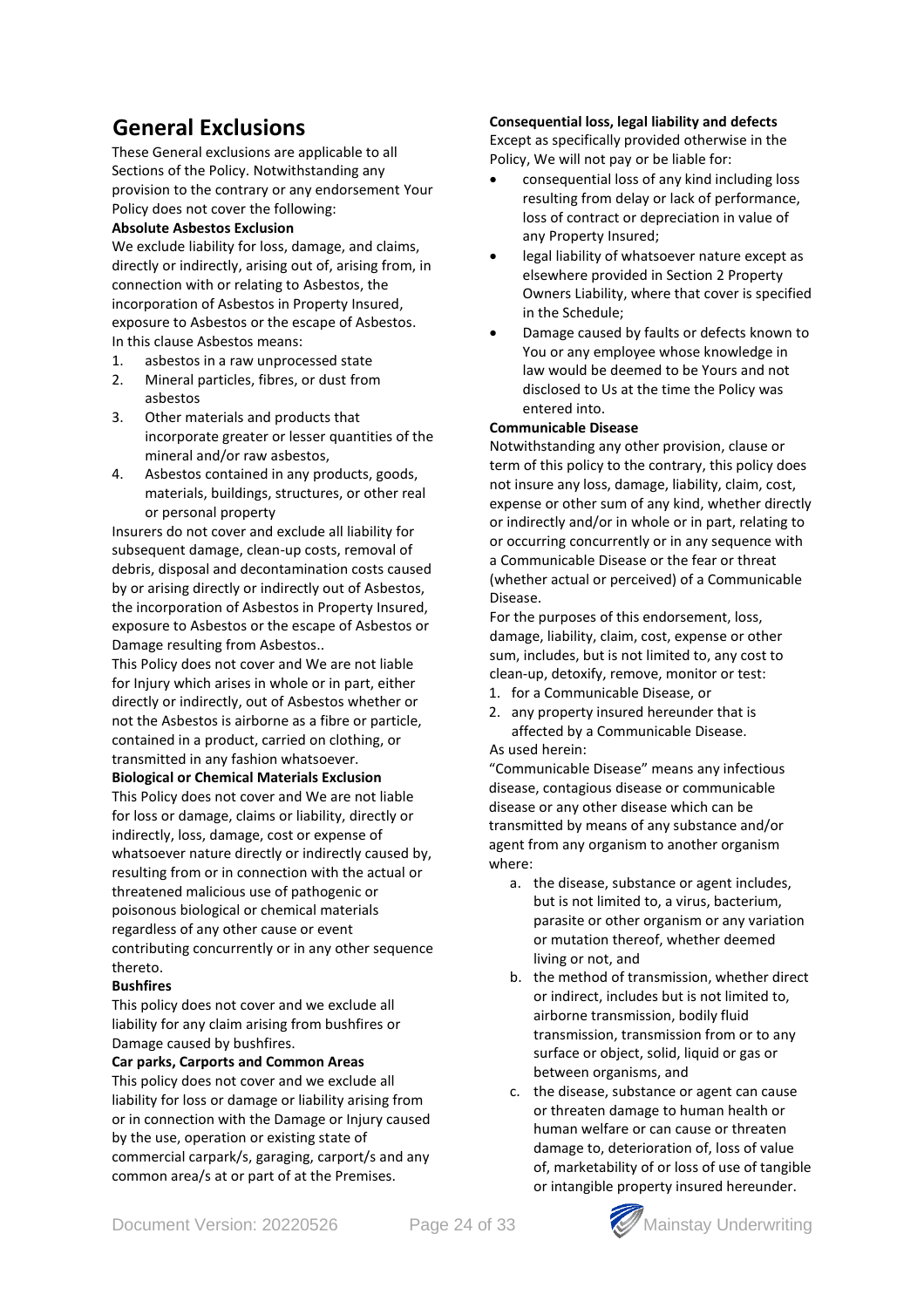"relating to" means relating to, in connection with, arising under, arising out of, as a result of, as a consequence of, attributable to, and any other term commonly used and/or understood to reflect or describe a nexus and/or connection from one thing to another whether direct or indirect. This endorsement applies to all coverage extensions, additional coverages, exceptions to any exclusion and other coverage grant(s). All other terms, conditions and exclusions of the policy remain the same.

LMA5393 (SCOR Edits) - 15 April 2020 **Contamination and Pollution Exclusion Clause** This policy does not cover and We exclude all liability for loss or damage, claims or liability, directly or indirectly, arising from:

- contamination, soot, deposit, impairment with dust, chemical precipitation, poisoning, epidemic and disease, pollution, adulteration or impurification or due to any limitation or prevention of the use of property because of hazards to health.
- claims arising from Methamphetamine or any other illicit or unauthorised drug cooking or production or consumption

#### **Contractors Exclusion**

This policy does not cover and We exclude all liability for any loss, damage or liability arising from the activities of contractors of the Insured. For the purpose of this clause a "contractor" is defined as any person, company or organisation working at or on the Premises or Property Insured, including where You are working in Your capacity as a professional tradesman.

#### **Employers Liability / Employment Practices Liability**

This policy does not cover and We exclude all liability for claims relating to an Injury to an Employee and Employment Practices Employment Practices **Injury to third party workers**

This policy does not cover and We exclude all liability for

Injury to any Labour Hire Personnel or Contractor or Sub contractor, and their employees and subcontractors **Loss, Damage or liability** This policy does not cover and We exclude all liability loss, damage, costs, expenses, liabilities and claims caused by or arising from:

- any war, whether war be declared or not, hostilities or rebellion, civil war, revolution, insurrection, military or usurped power, invasion, act of foreign enemy;
- ionising radiation or contamination by radioactivity from:
	- o any nuclear fuel or from any nuclear waste; or
- from the combustion of nuclear fuel (including any self-sustaining process of nuclear fission or fusion);
- o nuclear weapons material;
- the lawful seizure, detention, confiscation, nationalisation or requisition of the Property Insured;
- wilful acts caused directly or indirectly by any actual or alleged:
	- o dishonest, fraudulent, criminal or malicious act;
	- o wilful breach of any statute, contract or duty;
	- o conduct intended to cause loss, Damage or liability with reckless disregard for the consequences, by You or any person acting with Your knowledge, consent or connivance;
- occurring or arising outside the Territorial Limits except as specifically stated otherwise in the Policy.
- caused by or resulting from or in connection with flood, regardless of any other cause or event contributing concurrently or in any other sequence to the loss or Damage
- subsidence, regardless of any other cause or event contributing concurrently or in any other sequence to the loss or Damage
- claims that arise or relate to illegal modifications to electricity supply, holes in walls, or any physical damage resulting from modification of the Premises to facilitate drug production, establish Methamphetamine labs, or hydroponic facilities, and contamination or pollution of walls and floor coverings that results.

#### **Micro-Organism Exclusion Clause**

This policy does not cover and We exclude all liability for:

claims directly or indirectly arising out of or relating to mould, mildew, fungus, spores or other micro-organism of any type, nature or description including any substance whose presence poses an actual or potential threat to human health("Substances").

This Exclusion applies regardless whether there is;

- any physical loss or Damage to Insured Property
- any Defined Peril or cause whether or not contributing concurrently or in any sequence to loss or Damage or the claim
- any loss of use occupancy or functionality
- any action required to repair, replace, remove, clean-up, abate, dispose of relocate or address medical or legal concerns about Substances.

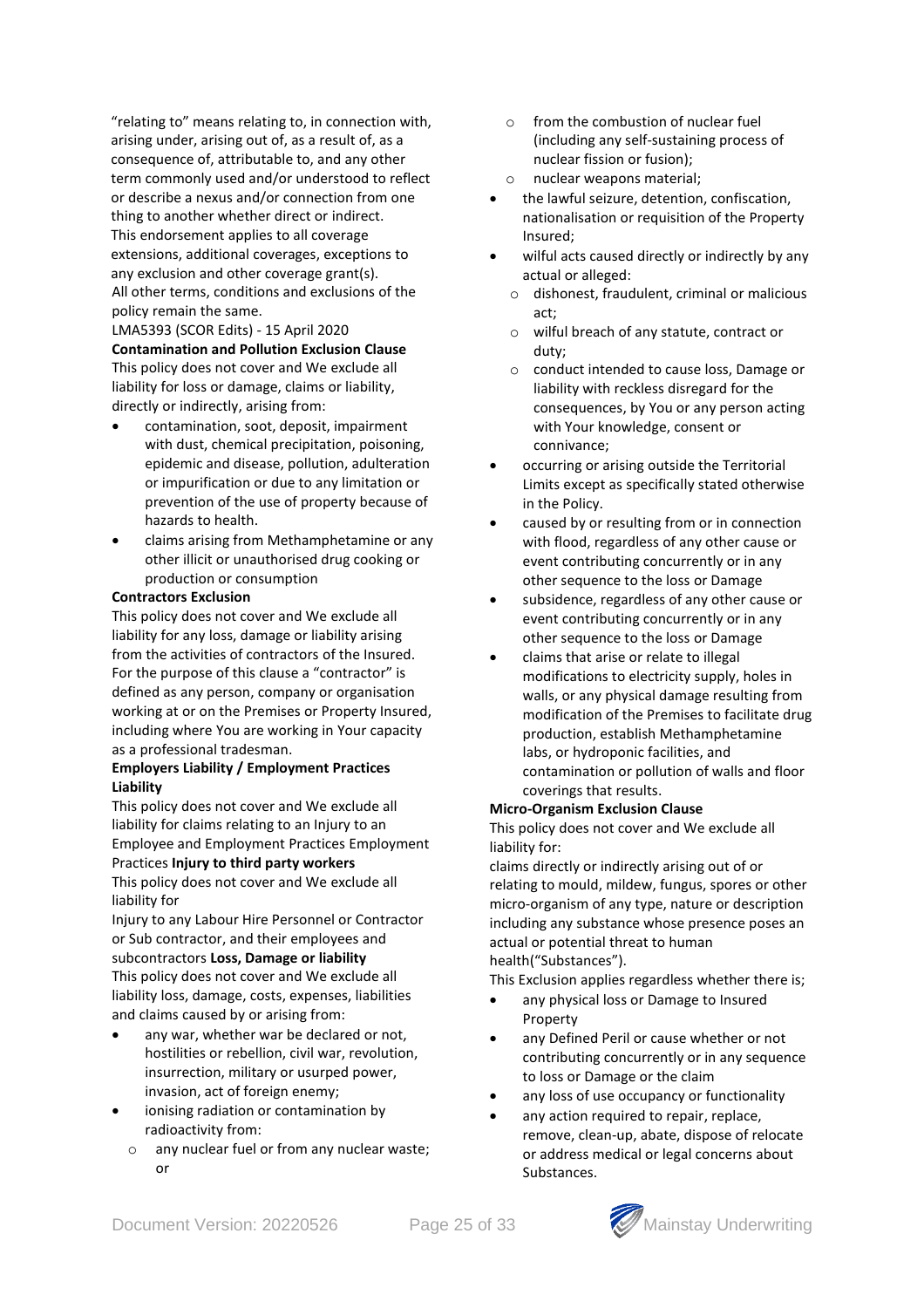#### **Portable Heating**

This policy does not cover and We exclude all liability arising from or arising in connection with use or storage on the Premises of paraffin or portable gas heaters or containers unless specifically agreed by Us prior to such use or storage.

#### **Property Cyber and Data Exclusion**

- 1. Notwithstanding any provision to the contrary within this Policy or any endorsement thereto this Policy excludes any liability for:
	- a. Cyber Loss;
	- b. loss, damage, liability, claim, cost, expense of whatsoever nature directly or indirectly caused by, contributed to by, resulting from, arising out of or in connection with any loss of use, reduction in functionality, repair, replacement, restoration or reproduction of any Data, including any amount pertaining to the value of such Data;

regardless of any other cause or event contributing concurrently or in any other sequence thereto.

- 2. In the event any portion of this clause is found to be invalid or unenforceable, the remainder shall remain in full force and effect.
- 3. This endorsement supersedes and, if in conflict with any other wording in the Policy or any endorsement thereto having a bearing on Cyber Loss or Data, replaces that wording.

#### Definitions

- 4. Cyber Loss means any loss, damage, liability, claim, cost or expense of whatsoever nature directly or indirectly caused by, contributed to by, resulting from, arising out of or in connection with any Cyber Act or Cyber Incident including any action taken in controlling, preventing, suppressing or remediating any Cyber Act or Cyber Incident.
- 5. Cyber Act means an unauthorised, malicious or criminal act or series of related unauthorised, malicious or criminal acts, regardless of time and place, or the threat or hoax thereof involving access to, processing of, use of or operation of any Computer System.
- 6. Cyber Incident means:
	- a. any error or omission or series of related errors or omissions involving access to, processing of, use of or operation of any Computer System; and
	- b. any partial or total unavailability or failure or series of related partial or total unavailability or failures to access, process, use or operate any Computer System.
- 7. Computer System means:

a. any computer, hardware, software, communications system, electronic device (including, but not limited to, smart phone, laptop, tablet, wearable device), server, cloud or microcontroller including any similar system or any configuration of the aforementioned and including any associated input, output, data storage device, networking equipment or back up facility,

owned or operated by the Insured or any other party.

8. Data means information, facts, concepts, code or any other information of any kind that is recorded or transmitted in a form to be used, accessed, processed, transmitted or stored by a Computer System.

#### LMA5401 11 November 2019

#### **Radioactive Contamination Exclusion Clause** This policy does not cover and We exclude all liability arising from, or arising in connection with claims directly or indirectly caused by or contributed to by or arising from;

- ionising radiations from or contamination by radioactivity from any nuclear fuel or from any nuclear waste or from the combustion of nuclear fuel
- the radioactive, toxic, explosive or other hazardous or contaminating properties of any nuclear installation, reactor or other nuclear assembly or nuclear component thereof
- any weapon of war employing atomic or nuclear fission and/or fusion or other like reaction or radioactive force or matter.

#### **Sanction Limitation and Exclusion Clause** No (re)insurer shall be deemed to provide cover

and no (re)insurer shall be liable to pay any claim or provide any benefit hereunder to the extent that the provision of such cover, payment of such claim or provision of such benefit would expose that (re)insurer to any sanction, prohibition or restriction under United Nations resolutions or the trade or economic sanctions, laws or regulations of Australia, the European Union, United Kingdom or United States of America.

#### **Sonic Bangs**

This policy does not cover and We exclude all liability arising from, or arising in connection with Damage caused by pressure waves from aircraft or other aerial devices travelling at sonic or supersonic speeds .

#### **Swimming pools**

This policy does not cover and We exclude all liability arising from, or arising in connection with swimming pool/s that are not drained and/or play equipment

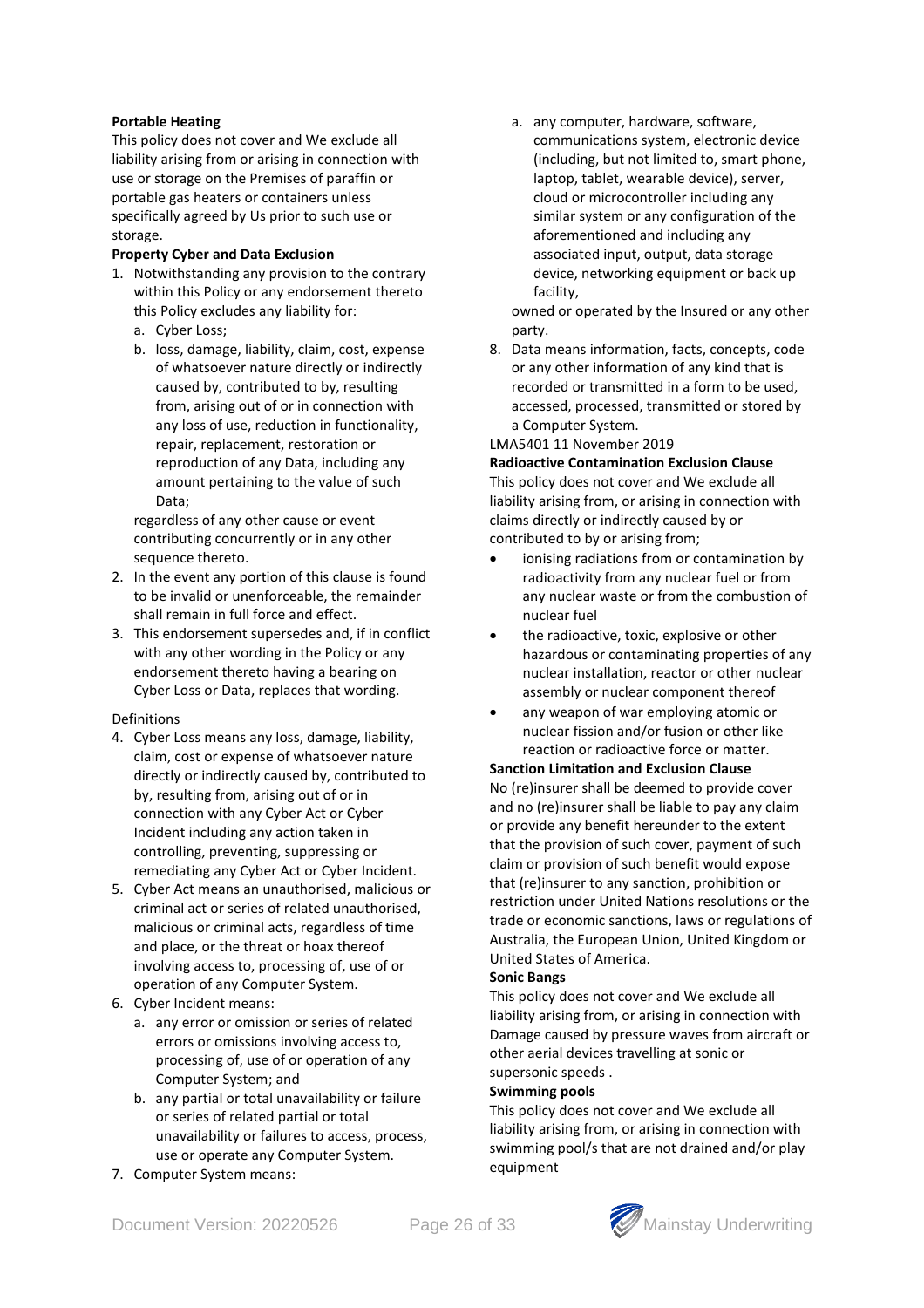#### **Territorial Exclusion: Belarus, Russia and Ukraine**

Notwithstanding anything to the contrary in this **Policy**, this **Policy** excludes any loss, damage, liability, cost or expense of whatsoever nature, directly or indirectly arising from or in respect of any:

- 1. entity domiciled, resident, located, incorporated, registered or established in an Excluded Territory;
- 2. **Property** or asset located in an Excluded **Territory**
- 3. individual that is resident in or located in an Excluded Territory;
- 4. claim, action, suit or enforcement proceeding brought or maintained in an Excluded Territory; or
- 5. payment in an Excluded Territory.

This exclusion will not apply to any coverage or benefit required to be provided by the insurer by law or regulation applicable to that insurer, however, the terms of any sanctions clause will prevail.

For purposes of this exclusion, "Excluded Territory" means:

- Belarus (Republic of Belarus); and
- Russian Federation; and
- Ukraine (including the Crimean Peninsula and the Donetsk and Luhansk regions)

All other terms, conditions and exclusions remain unchanged.

LMA5583A

26 April 2022

#### **Terrorism Exclusion**

This policy does not cover and We exclude all liability arising from, or arising in connection with loss, damage, cost or expense of whatsoever nature directly or indirectly caused by, resulting from or in connection with any act of terrorism regardless of any other cause or event contributing concurrently or in any other sequence to the loss or damage.

For the purpose of this exclusion an act of terrorism means an act, including but not limited to the use of force or violence and/or the threat thereof, of any person or group(s) of persons, whether acting alone or on behalf of or in connection with any organisation(s) or government(s), committed for political, religious, ideological or similar purposes including the intention to influence any government and/or to put the public, or any policy of the public, in fear or jeopardy.

This exclusion also excludes loss, damage, cost or expense of whatsoever nature directly or indirectly caused by, resulting from or in connection with any action taken in controlling, preventing,

suppressing or in any way relating to any act of terrorism.

If We allege that by reason of this exclusion, any loss, damage, cost or expense is not covered by this insurance the burden of proving the contrary shall be upon You.

In the event any portion of this exclusion is found to be invalid or unenforceable, the remainder shall remain in full force and effect.

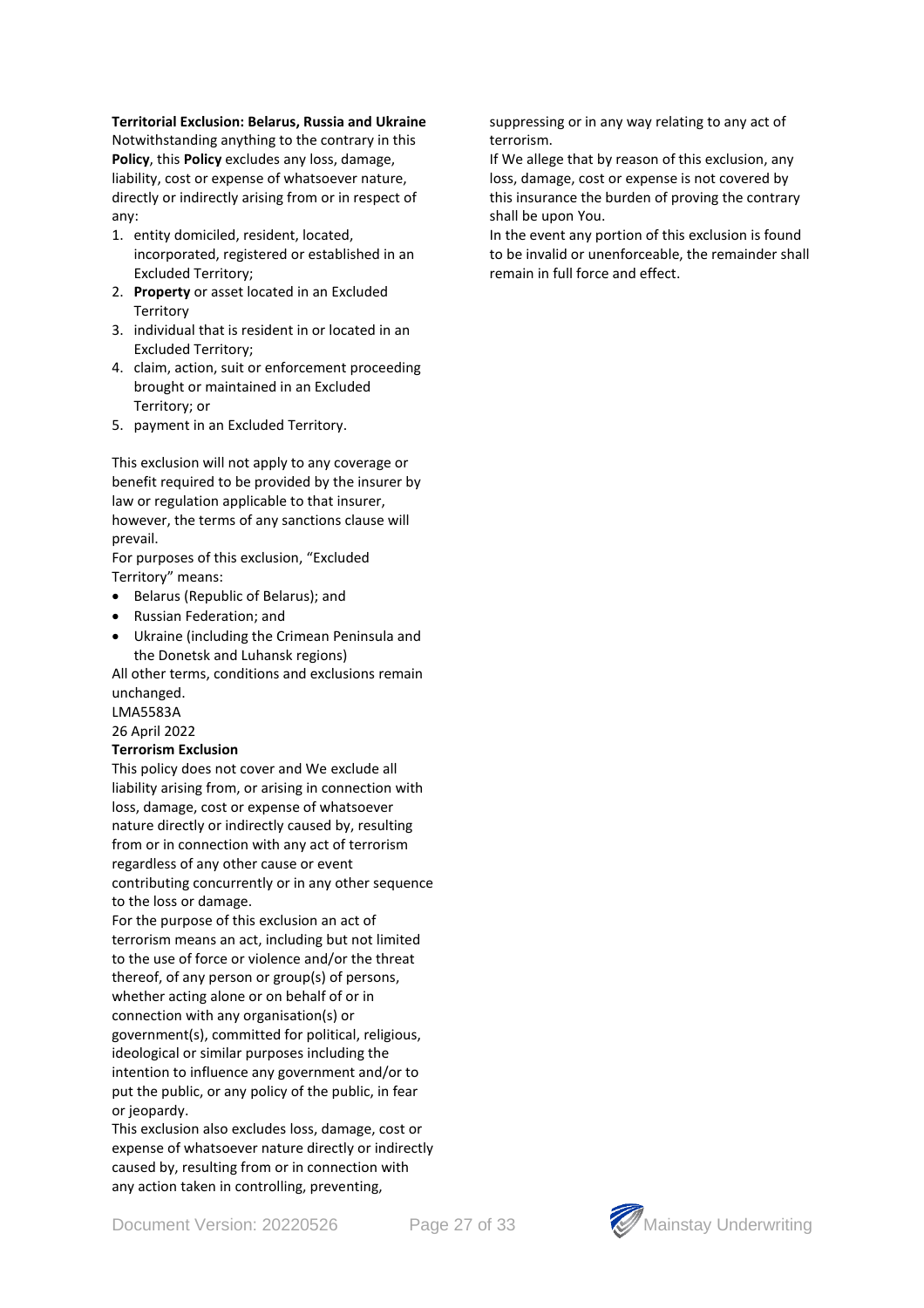## **Section 1 Property Damage**

Property Damage to Buildings (Covers losses caused by fire, lightning, explosion and aircraft damage)

## Cover

We agree that if, during the Period of Insurance, a Building which is Property Insured at the Premises sustains Damage by any Defined Peril then We will pay to You:-

#### **Cost of Reinstatement**

Our liability for the repair or replacement of Property Insured Damaged in part shall not exceed the amount which would have been payable had such Property been wholly lost or destroyed. No payment beyond the amount which would have been payable in the absence of this Reinstatement shall be made:-

- unless reinstatement commences and proceeds without unreasonable delay;
- until the cost of reinstatement shall have been actually incurred;
- if the Property Insured at the time of the Damage shall be insured by any other insurance effected by the Insured or on the Insured's behalf which is not upon the same basis of reinstatement.

#### **Limit of Indemnity**

Our liability in respect of all Damage to Property Insured during the Period of Insurance shall be limited as follows:

- If an individual Sum Insured is specified on the policy Schedule for an item oof Property Insured, Our liability shall be limited to the Sum Insured for that item;
- In any event, Our liability shall in no circumstances exceed, in the aggregate, the Sum Insured for the category of Property Insured on the Schedule under which that item falls.

If, at the time of Damage any Buildings are awaiting refurbishment, redevelopment or renovation,

We shall not be liable for any costs which would have been incurred by the Insured in the absence of such Damage for work undertaken by or on behalf of the Insured subsequent to the Damage.

where the Insured has entered into a contract or order for demolition of the Building before the Damage, then Our liability shall be limited to the cost to remove debris caused by Damage to Property Insured.

## Definitions

For the purposes of Section 1: **Cost of Reinstatement means**

- the cost of rebuilding or replacing Property Insured lost or destroyed, and provided Underwriters' liability is not increased, the rebuilding or replacement may be carried out
	- o in any manner suitable to both the Insured's and Underwriters' requirements; o on another site.
	-
- the cost of repair or restoration of Property Insured which is Damaged, in either case to a condition equivalent to or substantially the same as but not better or more extensive than its condition when new,
- Removal of Debris,
- European Community and Public Authorities,
- Architects Surveyors Legal and Consulting Engineers Fees

#### **Removal of Debris means**

- costs and expenses necessarily incurred by the Insured with Our consent, acting reasonably, for;
	- o removing debris
	- o dismantling and/or demolishing
	- o shoring up or propping of the portions of the Property Insured
	- o clearing drains sewers and gutters at the Property Insured as a result of Damage insured by the Policy

We will not be liable for or pay any costs or expenses:

- incurred in removing debris except from the site of such property destroyed or Damaged and the area immediately adjacent to such site
- arising from pollution or contamination of property not insured by this Policy

#### **Architects Surveyors Legal and Consulting Engineers Fees means**

The reasonable cost of employing architects, surveyors, lawyers and consulting engineers in the reinstatement or repair of the Property Insured consequent upon its Damage but not for preparing any claim under this Policy.

## Optional benefits

If You have cover under Section 1 Property Damage and You have requested any of the following Optional Benefits in Your proposal:

- Landlords Contents
- Glass
- Rental Income
- Extension 1
- Accidental Damage

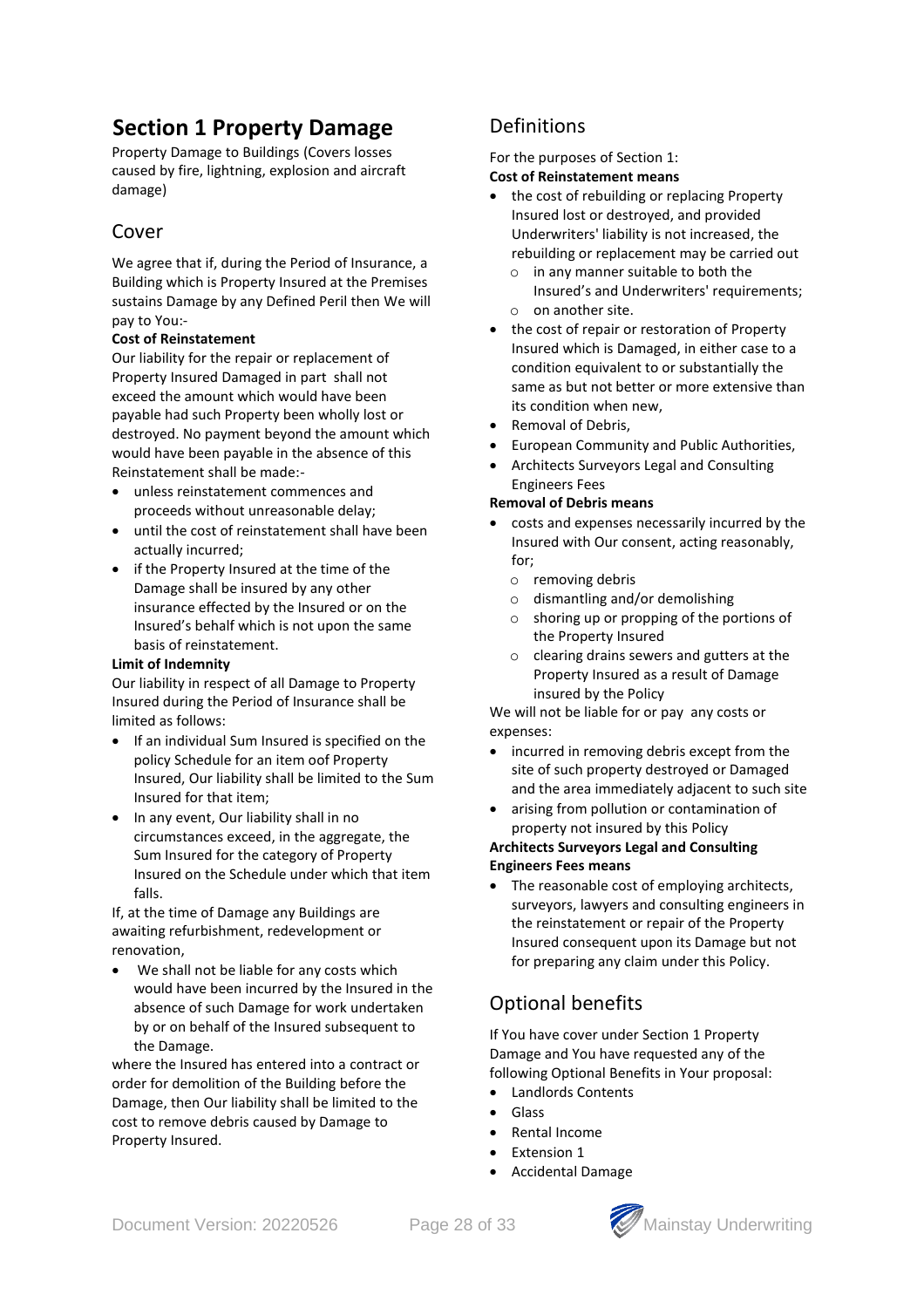AND We have agreed in writing to cover You for these benefits AND they appear in the Schedule We will provide the optional benefits specified in the Schedule subject to the following terms.. Our liability under these Optional Benefits does not extend to;

- The amount of the Excess specified in the Schedule
- Consequential loss of any kind or description except as stated herein to the contrary
- Any breakage arising directly or indirectly from:
	- o alterations or repairs to the Premises or occurring whilst the Premises are empty or not in use
	- o defects in frames, framework or other fittings.

Our liability shall not exceed the Sum Insured stated in the Schedule for the Optional Benefits. **Claims preparation expenses**

Where We have agreed in writing, We will pay for accountants', claims consultant's, surveyors', architects', engineers' and other professional fees necessarily and reasonably incurred for the preparation of a valid claim made under this Policy.

Maximum: \$20,000 or 20% of the cost of the claim whichever is lower.

If, at the time of Damage, any Buildings are awaiting refurbishment, redevelopment or renovation, then We shall not be liable for any loss or damage to items which were a fixture to such Buildings.

#### **Landlords Contents**

We will cover Damage that occurs during the Period of Insurance to Landlords Contents for the Sum Insured for Landlord's Contents as specified in in Your Schedule. We shall cover the cost of repairing or replacing or its indemnity value, whichever is the lowest.

#### **Glass**

We will cover the cost of repairing or replacing Glass breakages at the Premises during the Period of Insurance for;

- The reasonable cost of boarding up rendered necessary by Glass breakage
- The reasonable cost of repairing or replacing window frames and framework consequent upon the Glass breakage
- The reasonable cost of refitting alarm foil consequent upon the Glass breakage.

#### **Rental Income**

In the event of Damage to the Property Insured under Section 1 (hereinafter called the Premises) and the Business carried on by the Insured at the Premises in consequence of the Damage to Property Insured being interrupted or interfered

with, We will (subject to the terms, definitions, exclusions and conditions of the Policy and set out below) pay You the amount of loss arising as a result of that interruption or interference in accordance with the following provisions. The loss We shall pay is limited to loss due to;

• loss of Gross Rentals

increase in cost of working during the Indemnity Period and the amount payable as indemnity thereunder shall be;

- the amount by which the Gross Rentals during the Indemnity Period shall in consequence of the Damage fall short of the Standard Gross Rentals
- the additional expenditure necessarily and reasonably incurred including the cost of reletting the Premises (including legal fees) for the sole purpose of avoiding or diminishing the loss of Gross Rentals which but for that expenditure would have taken place during the Indemnity Period in consequence of the Damage but not exceeding the amount of the reduction in Gross Rentals thereby avoided

less any sum saved during the Indemnity Period in respect of such charges or expenses of the Business as may cease or be reduced in the consequence of the Damage provided that;

- payment shall have been made or liability admitted under Section 1 of this Policy in respect of such Damage
- if the Sum Insured by this Policy is less than twice the Annual Gross Rentals (or to a proportionately reduced multiple where the Indemnity Period is less than 24 months or to a proportionately increased multiple where the Indemnity Period is greater than 24 months) the amount payable shall be proportionately reduced.

We shall have no liability under this clause unless Gross Rental would have been earned notwithstanding the Damage.

In assessing the loss regard will be had to;

- actual negotiations with prospective tenants both before and after Damage
- demand for similar accommodation in the locality
- the general level of rents applying If required by Us to determine the amount payable under this clause, the advice of a professional valuer acceptable to both You and Us will be sought and such fees will be included in the indemnity under this Clause. The following is excluded from cover under this

Optional benefit

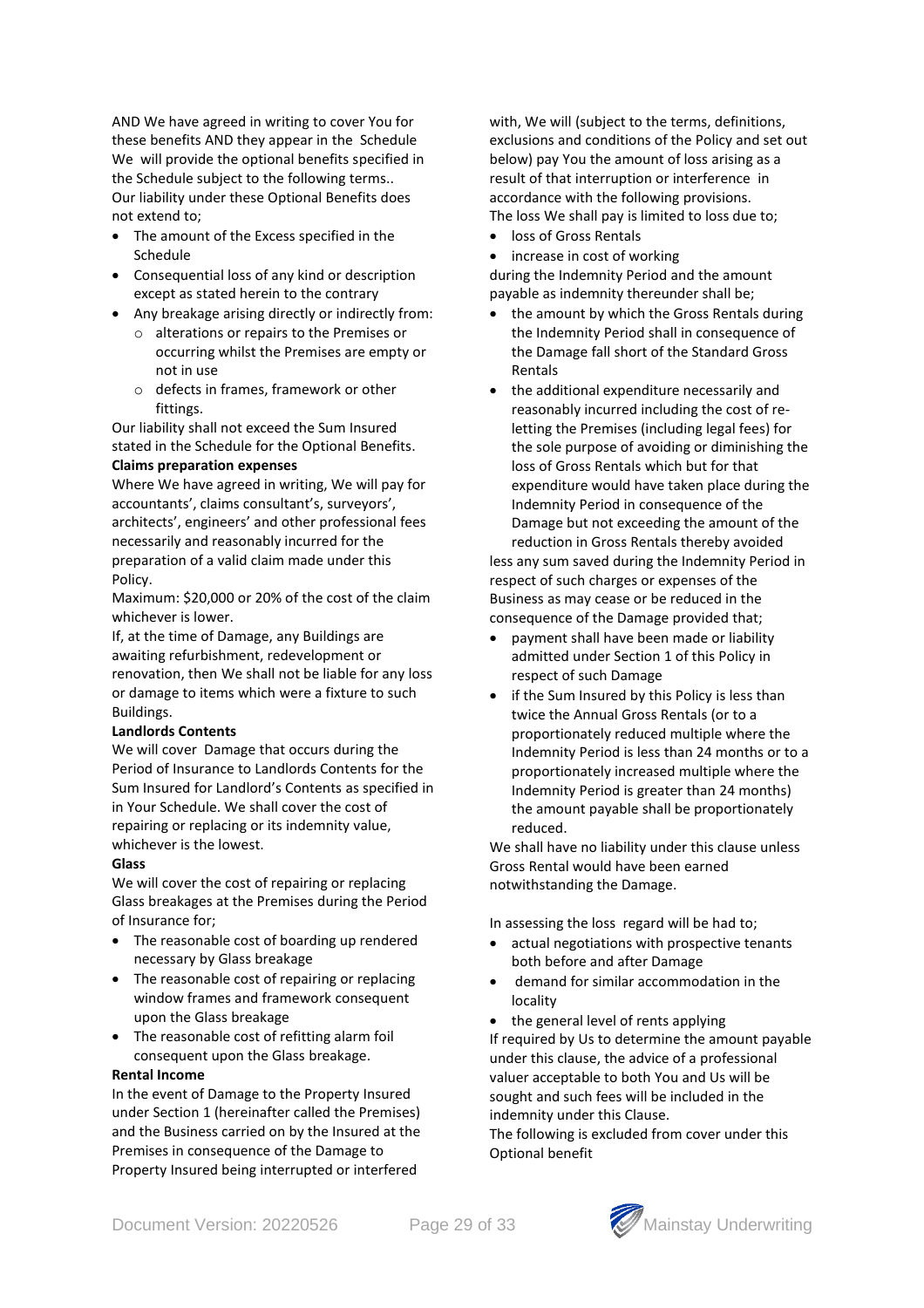- erasure, loss, distortion or corruption of information on computer systems or other records, programs or software caused deliberately by rioters, strikers, locked-out workers, persons taking part in labour disturbances or civil commotion or malicious persons
- other erasure, loss, distortion or corruption of information on computer systems or other records, programs or software unless resulting from a Defined Peril and it is not otherwise excluded

#### **Payments on Account- Rental Income**

In the event of loss, We will at Your request make monthly payments on account as interim payments during the Indemnity Period for benefits under the Rental Benefit clause above..

**Professional Accountants Charges- Rental Income** We will indemnify You in respect of reasonable fees payable to Your accountants for producing any particulars or details contained in Your business books or documents or other such proofs of information or evidence as We may require. Maximum: \$5,000 for one claim or event and in the aggregate.

#### **Occupied Risks Extension**

If You wish to obtain cover for Property Insured in the event that it will be occupied for a period of greater than 7 days and You have sought prior approval for this extension and We have agreed in writing and amended Your Schedule to reflect that, then cover is extended to the occupied Property Insured in accordance with the Terms and conditions in Sections 1 and 2 provided:

- You have paid any additional premium We require
- any Occurrences happens during the Period of Insurance specified in Your amended Schedule that applies whilst the property or land is occupied,
- Notwithstanding anything contained within General Conditions the
	- o electricity mains
	- o gas
	- o water

supplies must remain connected to the Property Insured during the period of occupation.

### Extension 1

If Your Schedule shows that Extension 1 is included and identified as covered under the column "insured", the Defined Perils are replaced by the following perils

- fire,
- lightning,
- explosion,
- aircraft or other aerial devices or articles dropped there from,
- riot,
- civil commotion,
- strikers,
- locked out workers,
- persons taking part in labour disturbances,
- malicious persons,
- theft,
- earthquake,
- storm,
- impact by any road vehicle or animal, falling trees, branches and falling aerials.

### *Subject to the following conditions:*

#### **Defined Event – Theft**

The loss or damage must occur during the Period of Cover.

We cover You for loss of or Damage to Property Insured caused by:

- any person who forcibly and violently enters or attempts to enter the Premises, or
- any person unlawfully concealed on the Premises

Maximum: \$20,000 for any one occurrence where the premises is fitted with an active GSM monitored back to base alarm, otherwise Maximum: \$10,000 for any one occurrence of theft or attempted theft of Property We exclude liability for:

- theft or attempted theft or unexplained disappearance from any open-sided structure such as, but not limited to verandas or yards or other open spaces even if they are partially or fully enclosed.
- loss or damage to keys, or locks or the cost of replacement of locks or cylinders
- loss or damage caused by You or anyone that lives or temporarily lives at Your address
- loss or damage caused by any person who is acting with Your express or implied consent including any Employee

#### **Defined event – Malicious Damage**

Maximum: \$20,000 for any one occurrence, by the actions of malicious persons

#### **Accidental Damage**

Perils Extension cover may be further extended to cover the Property Insured specified in the Schedule against risks of accidental physical loss or Damage("Accidental Damage") occurring during the Period of Insurance at the Premises and subject to the Sums Insured specified in Your Schedule, if the Accidental Damage cover is agreed by Us in writing and included in Your Schedule.

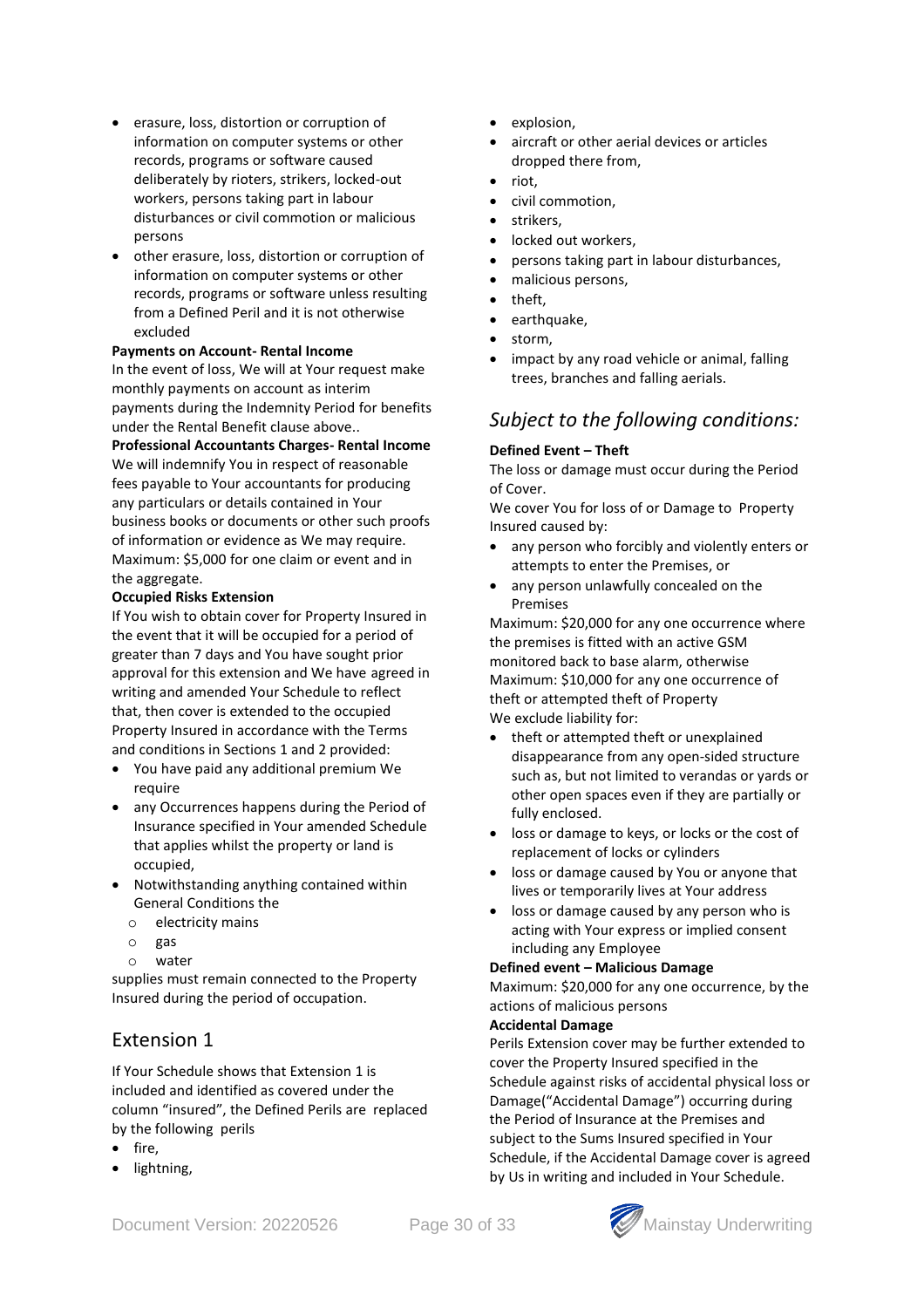Accidental Damage does not include;

- Damage caused by any other insurable peril
- The amount of the Excess specified in the Schedule
- Damage caused by or following upon subsidence, collapse, landslip, ground heave, settling, cracking, shrinkage or expansion of any building or foundation
- Mechanical and/or electrical derangement and/or breakdown, breakage of valves, filaments and the like burning out or Damage directly caused by short circuiting and/or claims arising from overheating
- Damage caused by moth, vermin or insect, wear, tear, gradual deterioration, rust or oxidization, rot, mould or mildew, inherent vice, latent defect, mysterious disappearance or unexplained shortage
- Damage caused by faulty manipulation, scratching or denting or loss of magnetism and/or erasure of tapes or faulty projection, shortage in weight, contamination, taint or insufficiency of insulation
- Breakage of articles of a brittle nature
- Loss by delay, loss of market, consequential loss of any and every description
- Damage which may be sustained whilst the Property Insured is being worked upon or is under any process and directly resulting therefrom
- Damage caused by climatic or atmospheric conditions or extremes of temperature
- Infidelity or dishonesty by the Insured or any Employee(s) of the Insured
- Damage to aircraft, watercraft, vehicles, livestock, growing timber or crops, jewellery, furs, watches, precious metals/stones, money, documents, data or word-processing, media or computer systems records
- Damage insured more specifically under any other policy of insurance Damage to Computer equipment, TV and radio aerials, satellite dishes, aerial fittings and masts.
- Theft howsoever caused.

## Exclusions applicable to Section 1 and Optional Benefits

This policy does not cover and We exclude all liability arising from, in connection with, or relating to:

#### **Damage or loss caused by or consisting of:**

inherent vice, latent defect, gradual deterioration, wear and tear, frost, change in water table level, faulty or defective design or materials

- the bursting by steam pressure of a boiler, economiser, vessel, machine or apparatus in which internal pressure is due to steam only and belonging to or under the control of the Insured other than any boiler or economiser on the Premises used for domestic purposes, such as a hot water and/or central heating/ventilation system.
- pressure waves caused by aircraft or other aerial devices travelling at sonic or supersonic speeds
- faulty or defective workmanship, operational error or omission on the part of the Insured or an Employee but this shall not exclude such Damage not otherwise excluded which itself results from a Defined Peril
- acts of fraud or dishonesty by Employees
- Corrosion, rust, wet or dry rot, shrinkage, evaporation, loss of weight, dampness, dryness, marring, scratching, vermin or insects
- change in temperature, colour, flavour, texture or finish
- joint leakage, failure of welds, cracking, fracturing, collapse or overheating of boilers, economisers, superheaters, pressure vessels or any range of steam and feed piping in connection therewith
- mechanical or electrical breakdown or derangement of the particular machine, apparatus or equipment in which such breakdown or derangement originates
- normal settlement or bedding down of new structures

#### **Infidelity or dishonesty by:**

You or any Employee or other persons to whom Property Insured is entrusted.

#### **Damage to a building or structure:**

caused by collapse or cracking unless resulting from a Defined Peril that is not otherwise excluded by terms of the Policy

#### **Damage or Damage to Insured Property caused:**

- by water from or action of the sea, tidal wave, storm surge, high water, Flood;
- to gates, fences, retaining walls;
- to shade sails, shades, shade cloths, awnings and blinds;
- to property in the open air unless such property is a permanent structure designed to function without the protection of walls or roof;
- by erosion, subsidence, landslide, collapse or any other movement of earth;
- by or resulting from water seeping, percolating or otherwise penetrating into

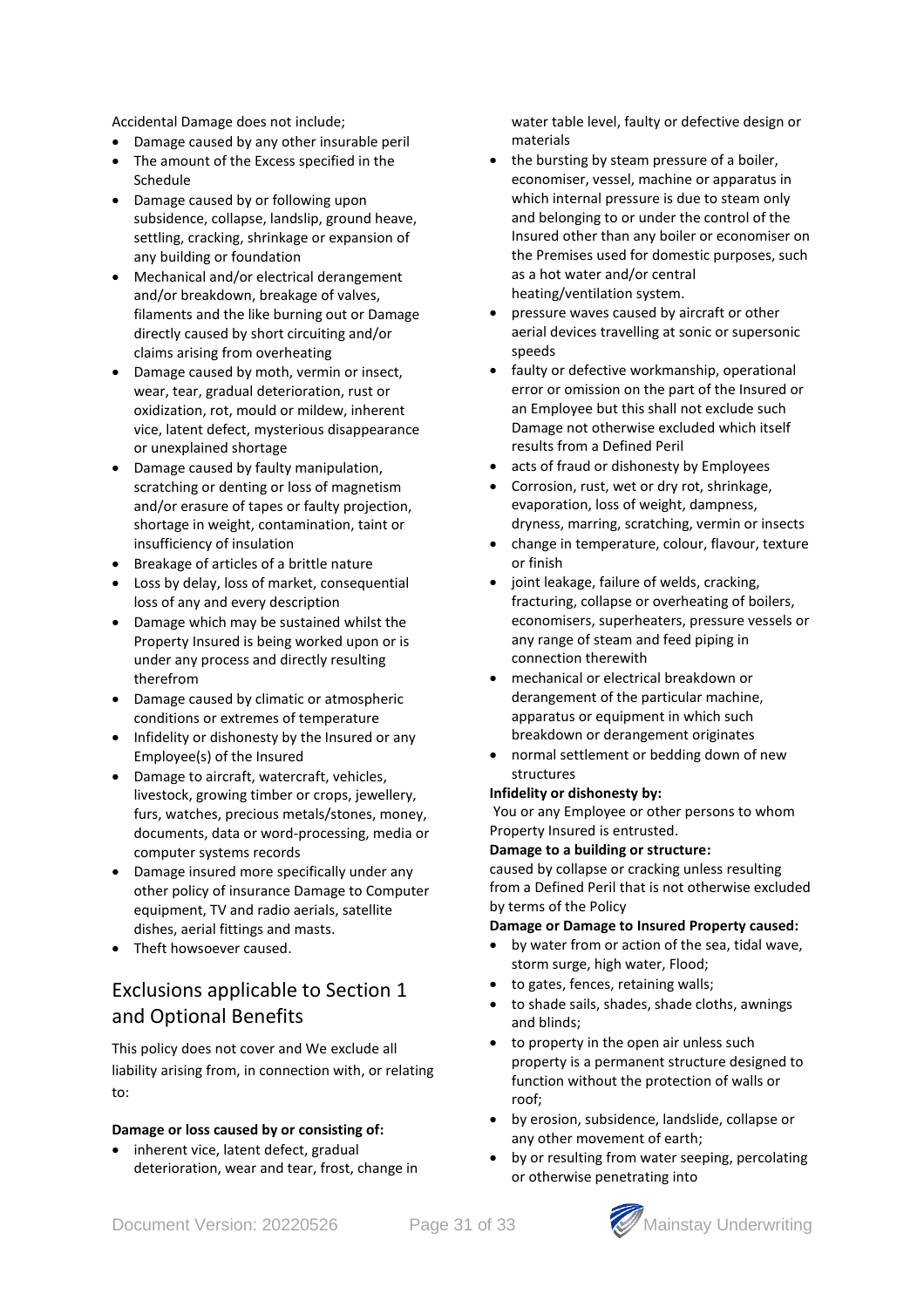- to Buildings as a result of structural defects, faulty design or faulty workmanship in their construction; or
- by water entering Buildings through an opening in the wall or roof made for the purpose of alterations

**Unless s specified in the Your Schedule** 

- property or structures in the course of construction or erection and materials or supplies used in connection with all property in course of construction or erection
- land, roads, pavements, piers, jetties, bridges, culverts or excavations

#### **Damage caused as a result of or in consequence of**

any building work(s) other than Renovation unless specifically agreed otherwise by Underwriters.

## **Section 2 Property Owners Liability**

## Insuring Clauses

We agree subject to the terms of the Policy, and Limits of Indemnity to pay to You or on Your behalf all amounts which You shall become legally liable to pay as compensation for:

- Injury, and
- Third Party Property Damage.

happening during the Period of Insurance arising out of the ownership of Your Unoccupied Property or Vacant Land within the Territorial Limits and caused by or resulting from an Occurrence during the period of Insurance.

## Definitions

#### The following definitions apply to this Section: **Occurrence**

Means an event including continuous or repeated exposure to substantially the same general conditions, which results in **Personal Injury** or **Property Damage** that is neither expected nor intended from **Your**  standpoint.

All **Events** of a series consequent upon or attributable to one source or original cause shall be deemed to be one **Occurrence**.

## Additional benefits

The following supplementary benefits apply to this Policy. Unless stated otherwise, these supplementary benefits are included in the Limit of Liability and not in addition to it.

#### **Legal costs**

If We agree to pay a claim under this Policy, We will also pay legal costs incurred by Us or by You, after We have provided Our written consent, in the defence of a claim for compensation made against You covered under this Policy.

#### **Additional costs**

We will pay the following additional costs incurred by You in connection with an Occurrence covered by this Policy:

- First aid costs (other than medical costs which We are not allowed to pay by law); and
- The cost of emergency first aid to other persons and for costs incurred with Our consent for temporary repairs, shoring up or protection of Damaged property of others.

#### **Expenses**

We will reimburse You for all reasonable expenses You incur in connection with any claim made